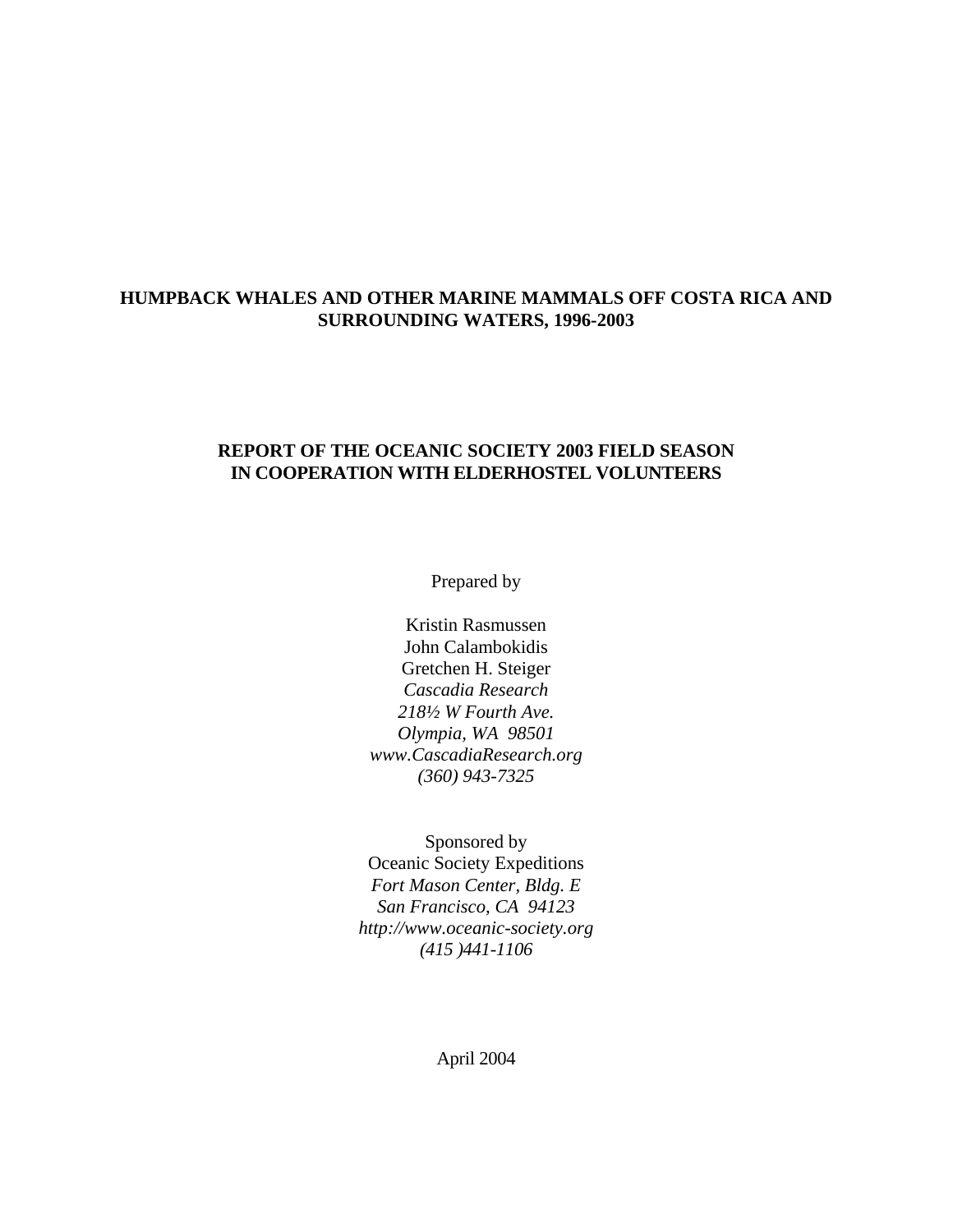# **TABLE OF CONTENTS**

|         | Page |
|---------|------|
|         |      |
|         |      |
|         |      |
|         |      |
|         |      |
|         |      |
|         |      |
|         |      |
|         |      |
|         |      |
|         |      |
|         |      |
|         |      |
|         |      |
|         |      |
|         |      |
| TABLES. |      |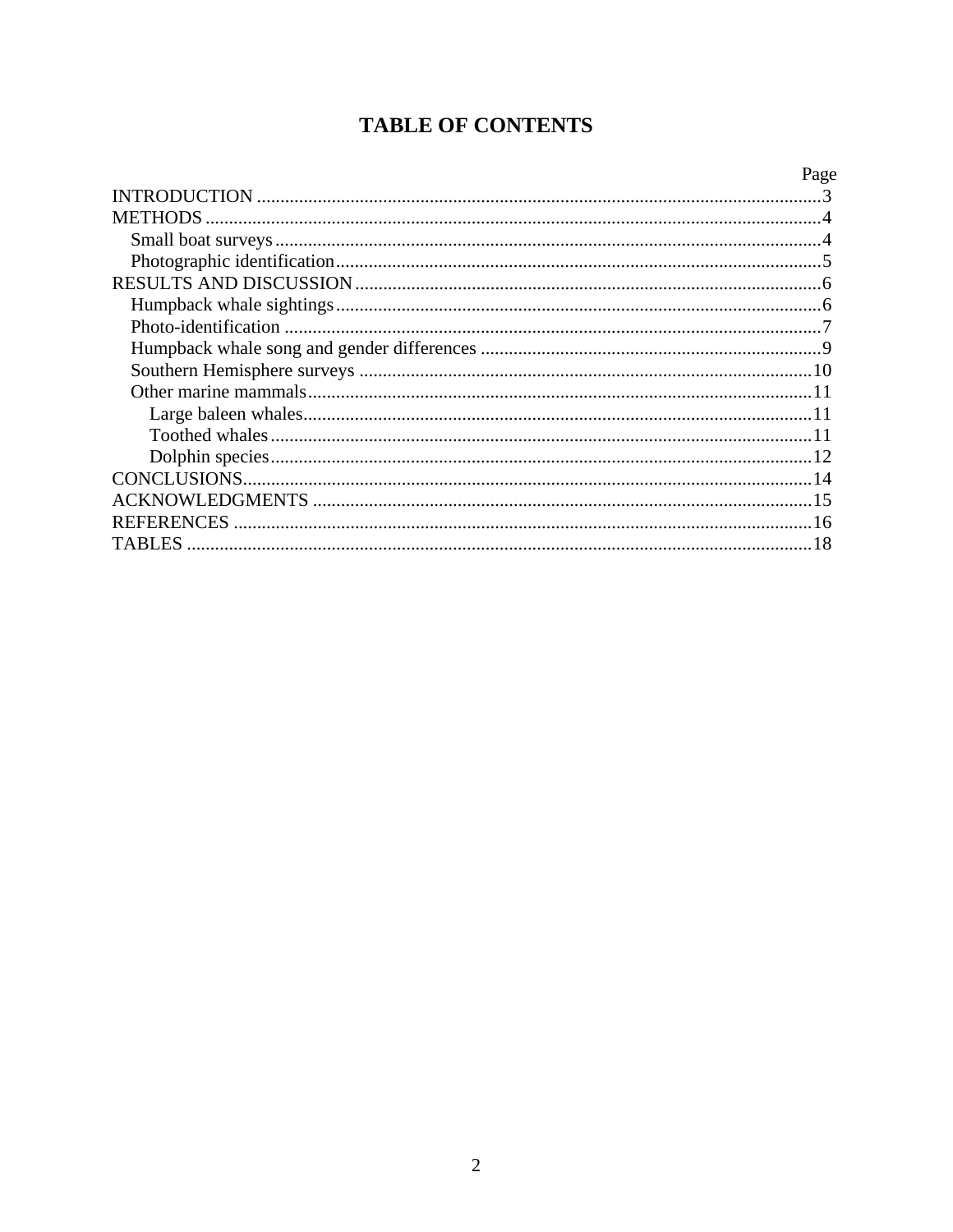# <span id="page-2-0"></span>**INTRODUCTION**

Since 1996, Cascadia Research has been conducting research on humpback whales and other marine mammals off the Pacific coast of Costa Rica and surrounding areas of Central America. In February 2003, we continued this research for the eighth field season in collaboration with the Oceanic Society and with Elderhostel volunteer support. This report summarizes the research conducted on humpback whales and other marine mammals off southern Costa Rica as part of the Oceanic Society trips in 2003, and also includes some of the closely related effort we conducted after these trips in northern Costa Rica and Panama in both February and March. To make this report of broadest possible value, we also summarize the results from all eight years of research in this region and consider the significance of the findings in relation to our research off the west coast of the United States.

The primary effort in conjunction with Oceanic Society Expeditions, and Elderhostel volunteer support, consisted of boat surveys based from Drake Bay, Costa Rica for one week in 2003 (effort in 1996 to 2002 have ranged from one to four week-long programs each year). All of these have been conducted in January and February. Until these studies began in 1996, little information was available on humpback whales and other marine mammals that inhabit the waters off the west coast of Costa Rica.

Humpback whales make seasonal migrations between high-latitude feeding areas and low latitude wintering areas where they mate and give birth to calves. Their populations were depleted by commercial whaling and, in the North Pacific, have recently been estimated to number about 8,000 (Calambokidis *et al*.1997, 2001). Humpback whales return annually to defined feeding areas in coastal waters, including the waters off California where about 700-1000 humpback whales return annually to feed (Calambokidis *et al*. 1996, 1999, 2002).

In the North Pacific, humpback whales were thought to use three primary wintering areas: the waters near Mexico, Hawaii, and Japan (Calambokidis *et al* 2001). It was not until research was conducted in the 1990s that it became clear that some humpback whales from the North Pacific were also using Costa Rican waters as a wintering ground (Calambokidis *et al.* 1997, 2000, Steiger *et al.* 1991, Rasmussen *et al.* 1995, Acevedo and Smultea 1995). This research has provided some of the first information available about the number and behavior of humpback whales using Costa Rican waters.

The project has several scientific objectives:

- 1. Determine the number of whales using Costa Rican waters as a wintering area.
- 2. Examine for evidence of whale preference for specific areas and habitats within the region.
- 3. Determine the movement patterns and migratory destinations of these whales.
- 4. Evaluate the annual return rate of animals to Costa Rican waters.
- 5. Further evaluate if humpback whales seen in Costa Rican waters are engaged in breeding behaviors similar to other North Pacific wintering grounds.
- 6. Document the occurrence of other marine mammals in Pacific waters off Costa Rica including the habitats and regions that they inhabit.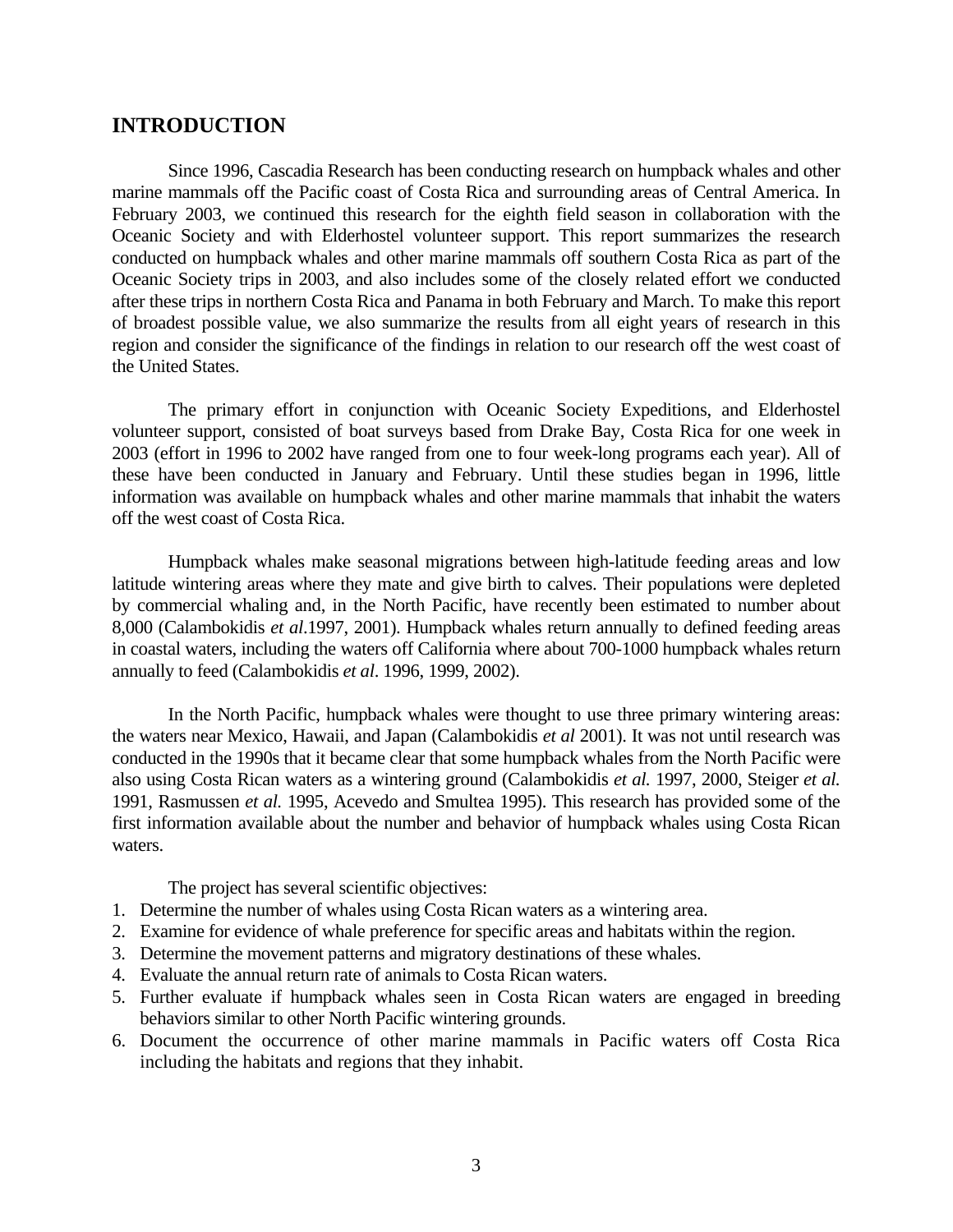## <span id="page-3-0"></span>**METHODS**

#### **Small boat surveys**

The primary small boat surveys in all eight years (1996-2003) were conducted from Drake Bay on the north side of the Osa Peninsula, Costa Rica, located in the southwestern section of the Pacific coast (Figure 1). Surveys were also conducted off of Northern Costa Rica in 1999-2003, and off Panama in 2001-2003. The boats used off of Drake's Bay were 24 ft fiberglass boats equipped with twin 40-60 hp outboard motors and driven by experienced boat captains familiar with the local area. In other areas, small (less than 30 feet) fishing or tour boats were chartered from locals. A total of 9 dedicated boat surveys were conducted on 5 days in 2003 between 29 January and 7 February (Tables 1 and 2). Additionally, 4 days of surveys were conducted in the Gulf of Papagayo in northern Costa Rica on 11-14 March, and 4 days of surveys were conducted in the Golfo Chiriqui Panama on 25-28 February (Table 1). The Drake Bay surveys covered 618 nmi and all surveys total covered 1,123 nmi of effort and encompassed much of the southwest coast of Costa Rica, western Panama and part of Northern Costa Rica. Surveys out of Drake Bay predominately covered the area offshore from Drake Bay to Isla del Caño, north to Dominical, and southeast into Golfo Dulce (Figure 1). Although survey effort was considerably less in Drake's Bay in 2003, the area covered was consistent with previous years.



*Figure 1. Detail of survey effort in 2003 in Costa Rica and Panama.* 

One team of Elderhostel volunteers assisted in observing and collecting data on marine mammals for one week in 2003. Two boats were used each day with 6-8 observers each (including a team leader). Observation points to the front, sides, and back were divided among observers. Position information was based on a hand-held GPS (Global Positioning System) kept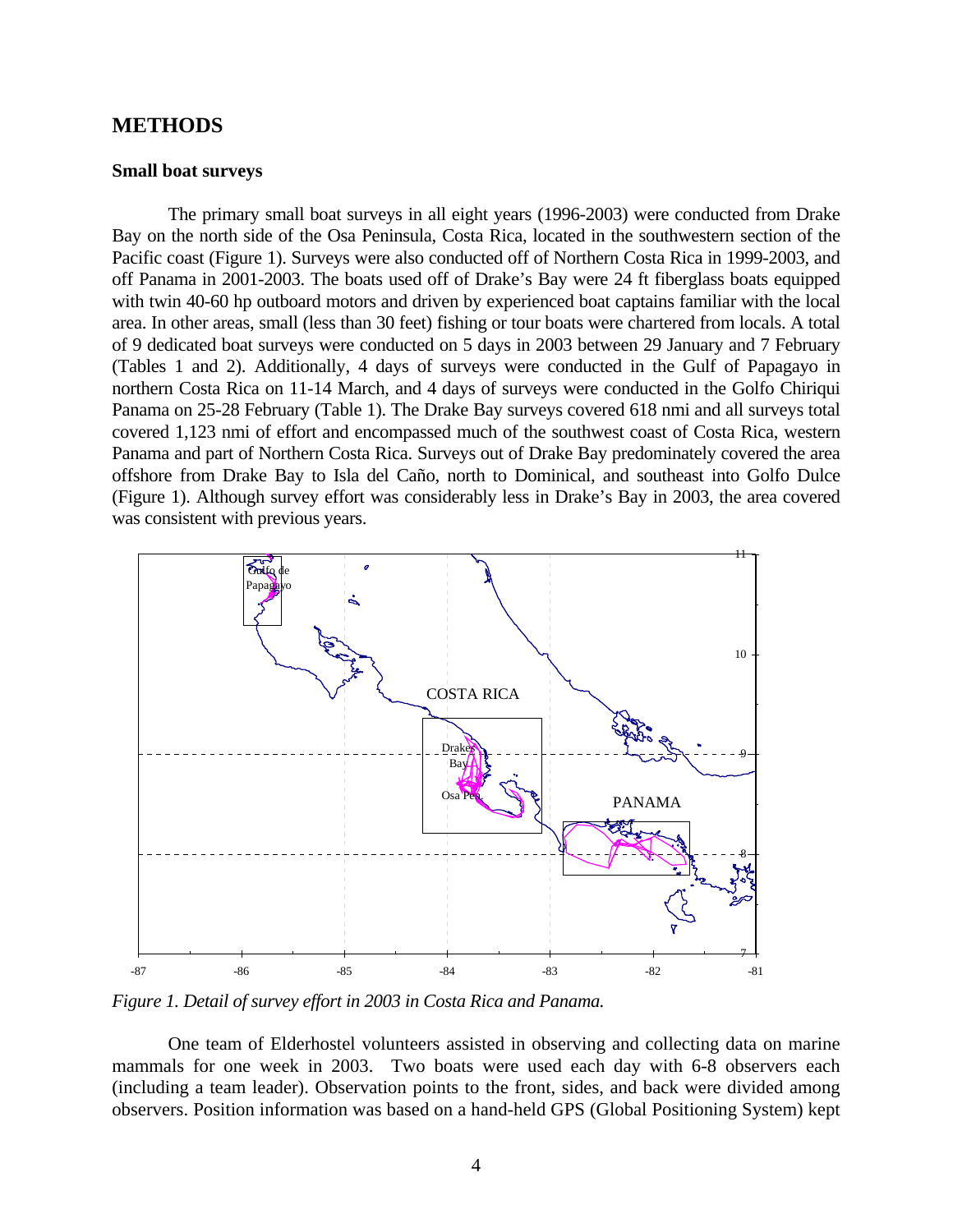<span id="page-4-0"></span>aboard each boat. Positions were generally recorded every 30-60 minutes as well as with each sighting. Weather conditions, including sea state, cloud cover, swell height, wind speed, and water temperature were recorded at intervals throughout the survey. Observers recorded information on each surfacing and the behavior of whales during each encounter. One boat would generally attempt to survey more locally and the other more distant regions, such as Dominical to the north, Golfo Dulce to the south, and a number of offshore areas to the northwest and west.

Surveys conducted without Elderhostel volunteers, (surveys in Northern Costa Rica and Panama) were conducted using small charter vessels, typically fishing vessels. One observer was on board in addition to the boat captain, and the same data were collected as described above.

#### **Photographic identification**

All humpback whales seen were approached to obtain identification photographs of individual animals. We used photographic identification procedures that have been developed by us and other researchers in studies of humpback whales around the world. Whales were approached slowly from behind and followed until they made a deep dive and typically raised their flukes in the air. If the whale did not raise its flukes, dorsal fin photographs were taken for within season identification purposes. We used *Nikon* 35mm cameras equipped with a motor drive, databacks to print the date on each frame of film, 300mm telephoto lenses, and *Ilford* HP5+, a high-speed black-and-white film.

#### **Acoustic monitoring**

Acoustic monitoring and recording has been conducted as part of our surveys, although there have been some changes over the years. Survey boats from 1998 to 2003 each had a hydrophone to listen for and record vocalizations of humpback whales while in 1996 and 1997 only a single hydrophone was available. The primary hydrophones used over the last few years (incl. 2003) were those designed by Bev Ford (Offshore Acoustics). These hydrophones from Offshore Acoustics had a sensitivity of -154 dBV/uPa  $\pm$ 4 dB at 100 Hz, and frequency response from 6 Hz to 14 kHz of  $\pm$ 3 dB. One system was used with a 10m cable and the other with a 20m cable. When humpback whale songs were heard clearly, recordings of 30-60 minutes of song were generally made onto either Digital Audio Tape (DAT) with a *Sony* TCD-D7 or D8 DAT recorder (frequency response 20- 14,000 Hz, 32 Hz sampling rate). A few recordings in past years were made on cassette tape with an *Aiwa* Super Bass HS-JS135W stereo cassette recorder.

Hydrophones were also used to help find and locate whales. Hydrophones were usually deployed every 30 minutes. If whales were heard, a more intensive search of the area was made to try and locate the whale. The relative intensity of the song was used to judge the approximate range to the singing whale. Whales were heard at distances up to 5-10 nmi.

The use of hydrophones on both boats since 1998 has allowed us to locate whales based on the time of arrival of the song to each boat. This was accomplished by having one boat transmit the song over the VHF radio to the other boat. The boat hearing the song later was farther from the source of the song (the whale) and would reposition ahead of the other boat. This process was continued in a series of leapfrog movements until both boats were equally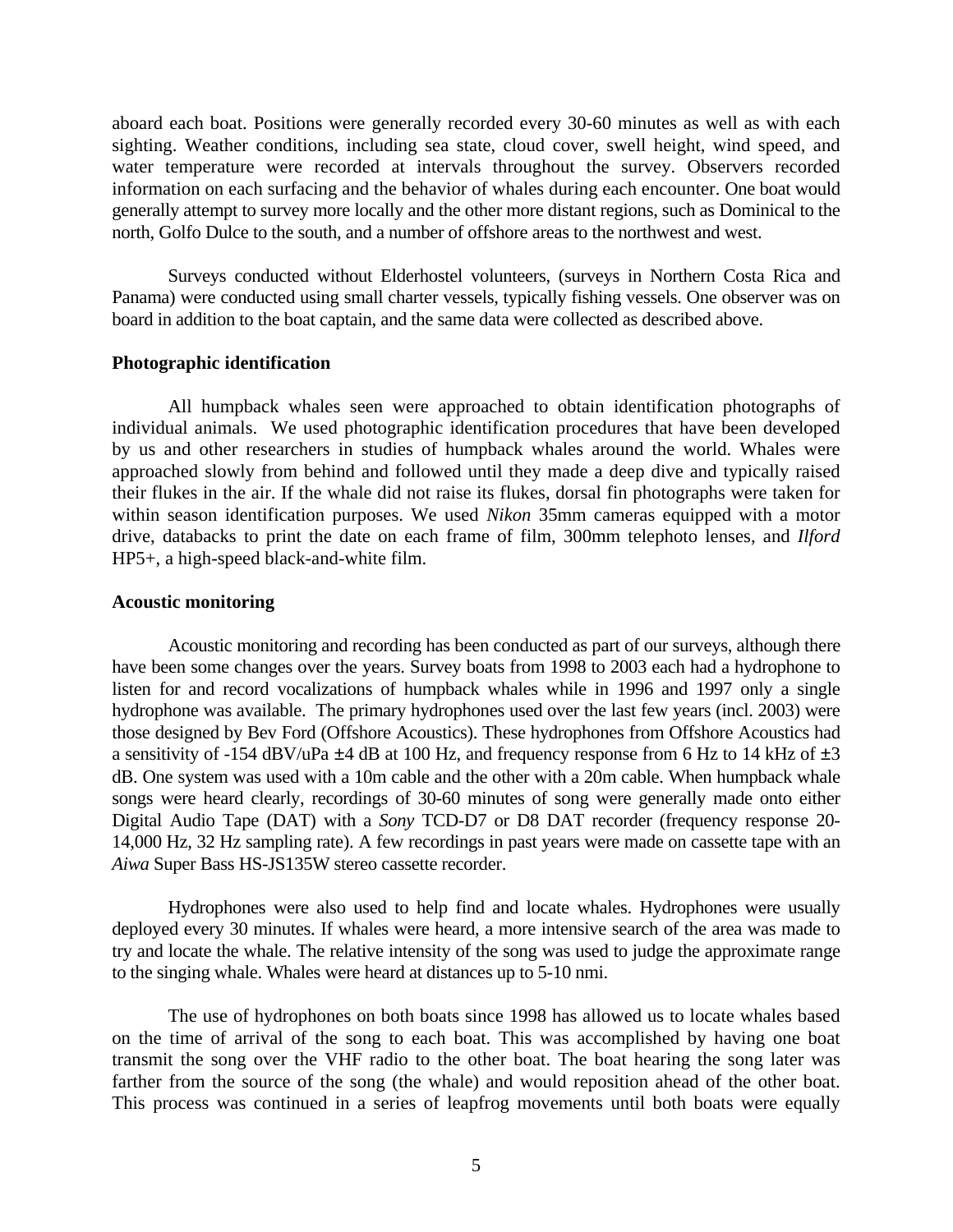<span id="page-5-0"></span>close to the whale and the song could be heard clearly through the boat without the hydrophone. We would then remain in position until the whale was seen.

# **RESULTS AND DISCUSSION**

#### **Humpback whale sightings**

Our reduced effort off of Drakes Bay in 2003 resulted in fewer sightings than in previous years. 2003 was one of our lowest years in terms of whales sighted per survey (0.89) and whales sighted per nautical mile surveyed (0.013) in this area (Table 1). However, the percent of days whales were seen (80%) was higher than average, and the percent of surveys whale were seen (56%) was just below average for all the years combined (Table 1). We were consistently seeing whales, but not in great numbers. Because surveys were done over a short period of time, it is difficult to use these data as an indicator of any trends. Tour operators, fishermen, and other locals in the area did not report any noted decrease of whale sightings in 2003 from previous years.

The distribution of whale sightings was similar to past years. Sightings were concentrated between Drake's Bay and Isla Canos, and north along the mainland near Isla Ballena. Our survey into the Golfo Dulce did not yield any sightings and sighting rates have been low in past years in this area (Figure 2).



*Figure 2. Locations of humpback whale sightings in 2003.*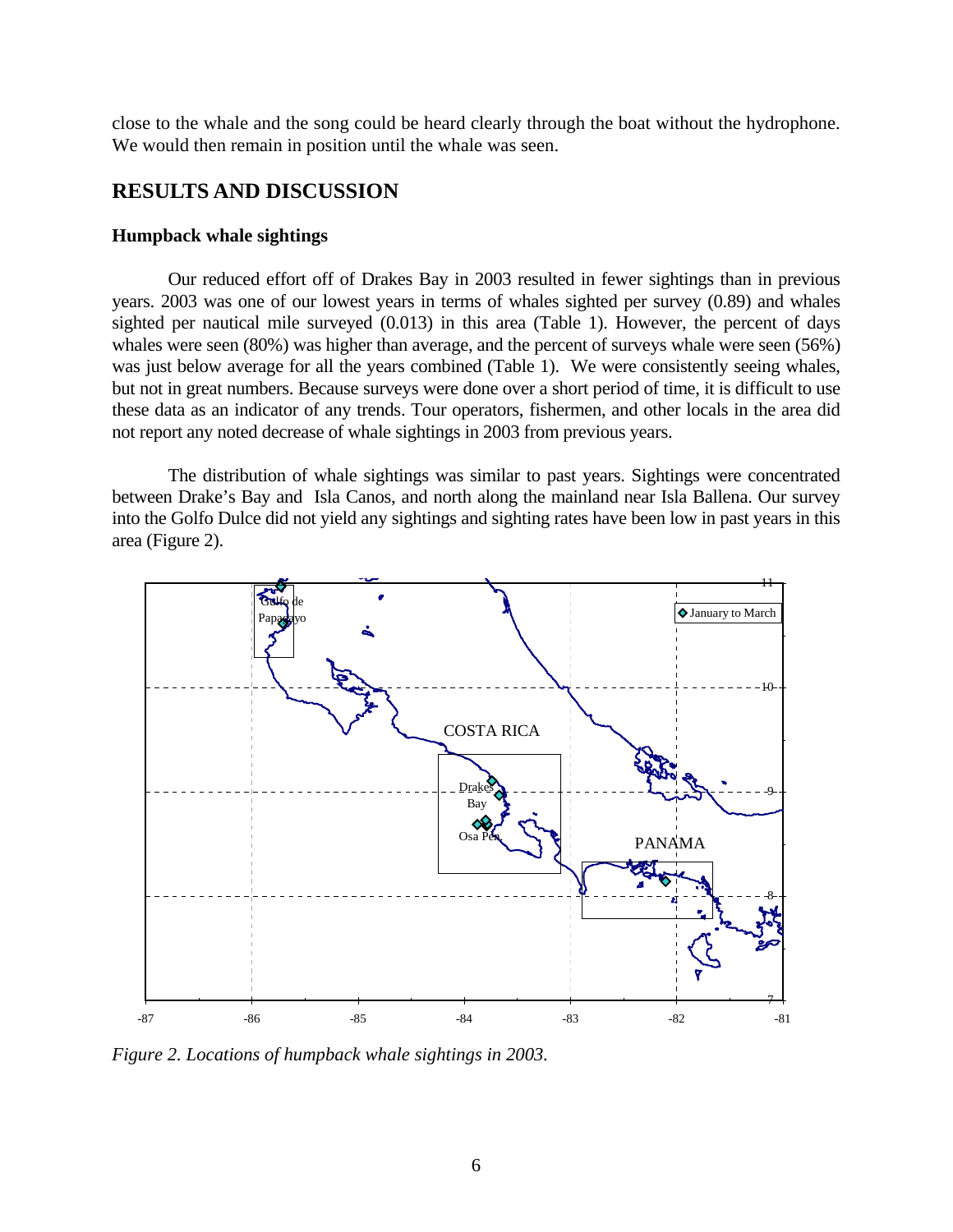<span id="page-6-0"></span>Consistent with previous years results, sighting rates off of Panama were not as high as what we typically find off of Costa Rica. (0.005 whales per nautical mile off Panama). Despite the low number of sightings during these surveys, discussions with the local Panamanians and fishermen in the area indicate that it is not uncommon to see whales there this time of year. Because Panama is farther away from their feeding area than Costa Rica, it is not surprising that we typically find fewer whales there. It appears that Panama is an area with patchy and sporadic distribution of whales.

In contrast to Panama, Northern Costa Rica had a higher sighting rate (0.023 whales per nautical mile) than southern Costa Rica (0.013 whales per nautical mile) in 2003 (Table 1). This sighting rate for Northern Costa Rica is nearly the same as our overall sighting rate for all areas and all years combined (Table 1). We have had consistent success in this area, despite the difficulty surveying because of the strong winds that typically blow during this season.

The overall group composition for humpback whales off Costa Rica is not very different than has been reported in other wintering areas, which is further evidence that Costa Rica is a typical wintering ground for humpback whales (Table 3). The proportion of single animals (singers and non-singers) in our study through 2003 has been 45%. In the North Atlantic, 42% of sightings on Samana Bank (Mattila *et al.* 1994) and 49% of sightings on Virgin Bank were singletons (Mattila and Clapham 1989). Along the Hawaiian Island chain, only 30% of animals were reported to be single whales (Mizroch *et al.* 1996). In all wintering areas it has generally been found that more males are present than females.

We do not see all of the group types represented in 2003, which could be due to our lower overall sightings. Most of our sightings (44%) were of singers, and we had no sightings of nonsinger singles, or any groups larger than two whales. One third of our sightings were of mother/calf pairs, which was higher than the overall average (18%).

#### **Photo-identification**

Humpback whales were identified on 7 occasions representing 6 unique whales in 2003 (Table 2). Three whales were identified off of Drake's Bay, one in Northern Costa Rica, and one in Panama (Table 4). Of these 6 whales, all 6 have been previously identified off of California. This is a higher matching rate than our overall average, which is 86% of whales match California (Table 4). Four of these whales had been seen off of Costa Rica in previous years (Table 5). This high rate of resighting whales off of Costa Rica could be an indication that we have photographed the majority of whales that winter in this area.

Photo-identification of individual whales has given us some interesting data on transit times between Costa Rica and California. Of whales identified in 2003, one (10523) was seen on July 20, 2003 in Monterey Bay, seven months before it was seen off Costa Rica. The farthest north these Costa Rica whales have been seen (ID#10583 and 12001) is near Newport, Oregon, 5,524 km north of where they were seen in Costa Rica. The longest documented transit distance (same season) for a whale seen in Costa Rica was ID#11243 seen on 6 October 1998 off Pt. St. George at the Oregon/California border and resighted in Costa Rica on 6 February 1999, a minimum straight-line distance of 5,427 km in 4 months. This is more impressive given that the distance traveled was likely much greater and the interval probably much shorter than we documented. The shortest transit time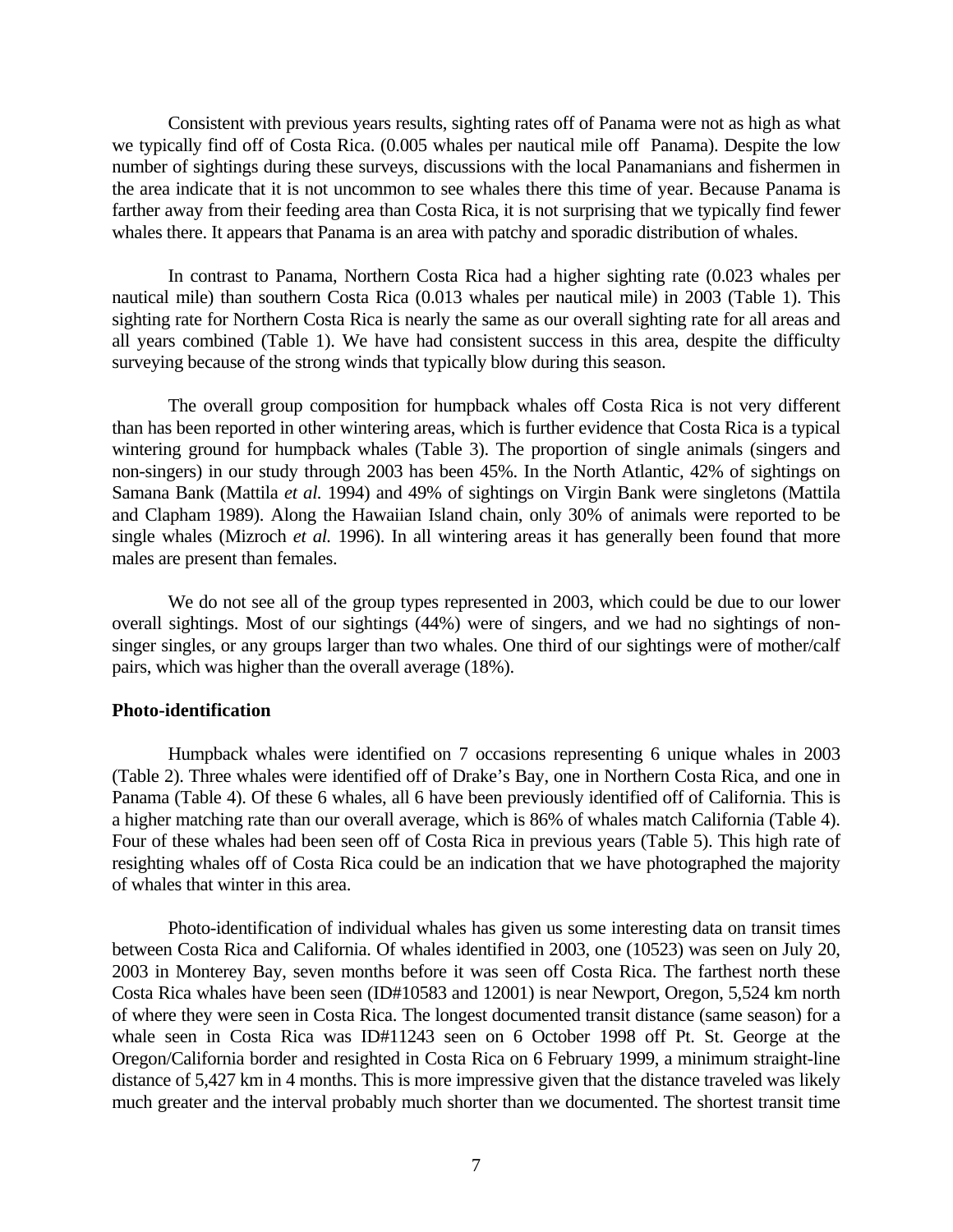we have documented in any year was a whale we saw off northern California on 1 December 1995 (one of our last surveys of the season) that we saw a mere 56 days later on 26 January 1996 during our first survey off Costa Rica (Calambokidis *et al.* 2000). The straight-line distance between these two points is 5,200 km. Even in this case the actual transit was probably shorter in time and longer in distance than this indicates; this whale likely stayed longer off California, arrived earlier off Costa Rica, and may have traveled other areas than revealed by our observations. As coincidental as this pair of sightings seems, we have had several other resightings of the same whale thousands of miles away just a few months apart.

The total number of different individuals that has been identified off Central America (primarily S Costa Rica but including some from S. Mexico to Panama) in winter months now is 83 (Table 4). The rate with which we have matched these whales to those we know from our research off California remains high (Table 4). Of the total of 83 different humpback whales off Costa Rica, 72 (87%) have been seen off California. Because we have not identified all California whales (we typically find that 15-20% of whales we see off California have not been identified previously) the match rate of Costa Rica whales to California indicates Costa Rican waters are almost exclusively used by humpback whales that migrate to California. This overall rate is higher than has been documented between any other winter and feeding regions that scientists have examined. The exclusive use of a wintering area by animals from a single feeding area is different than has been documented for other humpback whale wintering areas that have been studied in the North Pacific and North Atlantic. At other wintering areas, humpback whales have been documented traveling to multiple different feeding areas. This may be the result of Costa Rica being the farthest south wintering area for North Pacific humpback whales and California being the most southern feeding area.

Even though whales along the U.S. West Coast are part of a single feeding area with fairly high rates within-region movements, there were clear patterns between areas whales were seen feeding and where they migrated in winter. The whales we have identified off southern California were far more likely to have been identified in the Central America wintering area with about 12% of the 300 whales identified in two different regions of S California having also been seen in Central America. Only 6-7% of whales identified off central and northern California and 2% of those seen in Oregon and S Washington had been seen off Central America (Figure 3). The exact opposite pattern was seen for whales known to have gone to wintering areas off mainland Mexico; whales seen off Oregon and Washington had the highest chance and whales seen feeding off southern California the lowest chance (6-7%) and those off N California and Oregon-S WA. the highest chance (13-14%) of having also been seen in mainland Mexico. The whales seen off N Washington and S British Columbia are a different feeding aggregation with low rates of interchange with Central America. This is consistent with the pattern we reported previously that whales feeding in the southern feeding areas tended to migrate to Central America and those using more northern feeding areas tended to go to the more northern wintering areas off mainland Mexico (Calambokidis *et al.* 2001).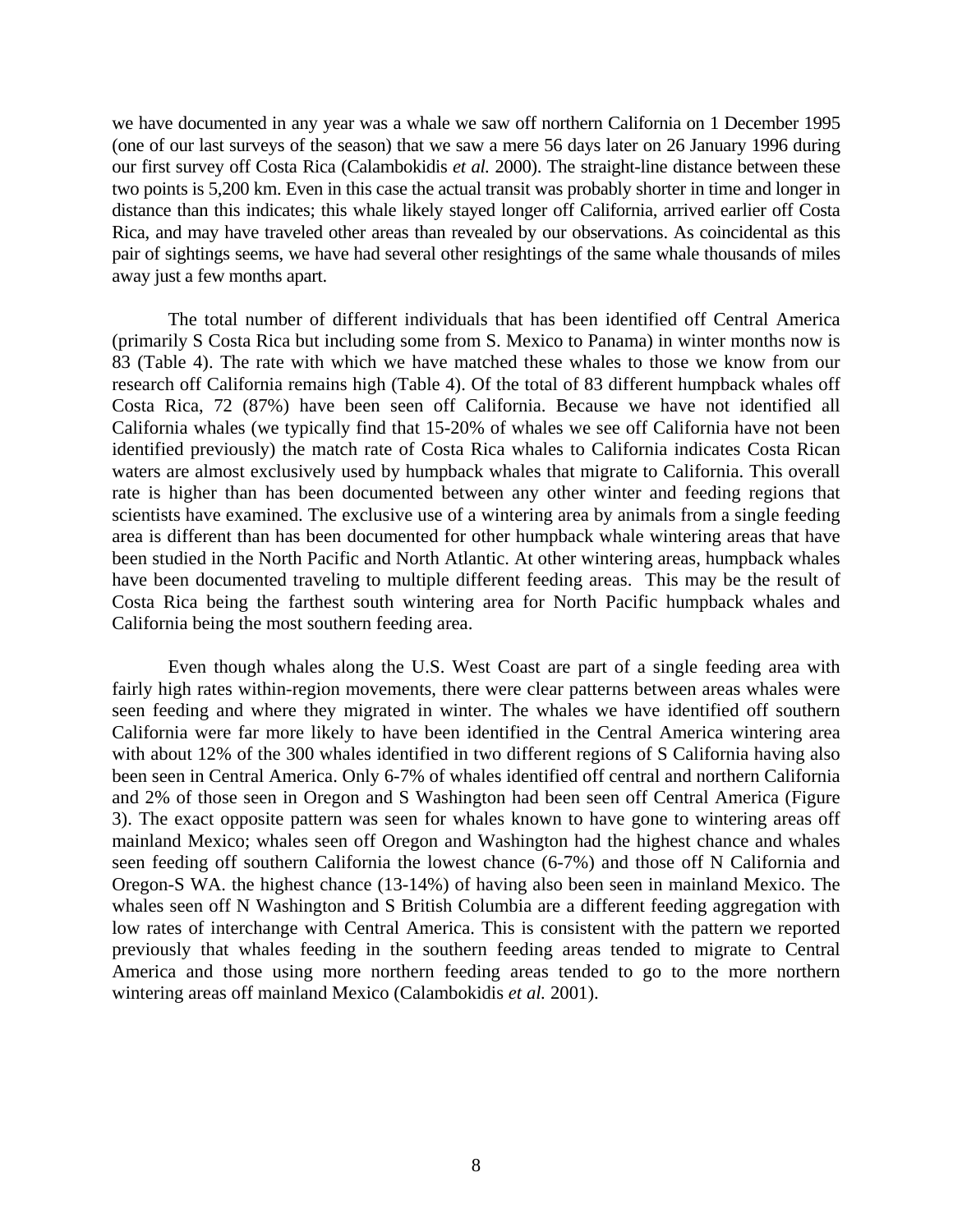<span id="page-8-0"></span>

*Figure 3. Percent of identified humpback whales from different feeding areas matching to Central America and mainland Mexico.* 

#### **Humpback whale song and gender differences**

The hydrophone was deployed 106 times off of Southern Costa Rica, 27 times off Panama, and 15 times off Northern Costa Rica (Table 6). Song was heard 18% of the deployments in southern Costa Rica, 27% in Northern Costa Rica, and no song was heard in Panama. Recordings were made on two occasions, one time in Southern Costa Rica (ID# 10557 on 29 Feb 2003), and one time in Northern Costa Rica (ID# 10173 on 14 March 2003).

There is a considerable amount of variability throughout the years in the percentage of times we hear song, and we have ranged between 16% and 42% of the time off of Southern Costa Rica (Table 6). Our most successful season for song was in Northern Costa Rica in 2001, where we heard song 57% of hydrophone deployments.

Our research off of Costa Rica has added to a growing database of known sexes for individual humpback whales. We know that male humpback whales are the only ones who sing. Since we started this research in 1996, we have been able to positively identify nine individual whales as singers, (and therefore as males) one of which was newly identified as a singer this year. In addition, females have been positively identified on three occasions because they have been seen with calves off Costa Rica .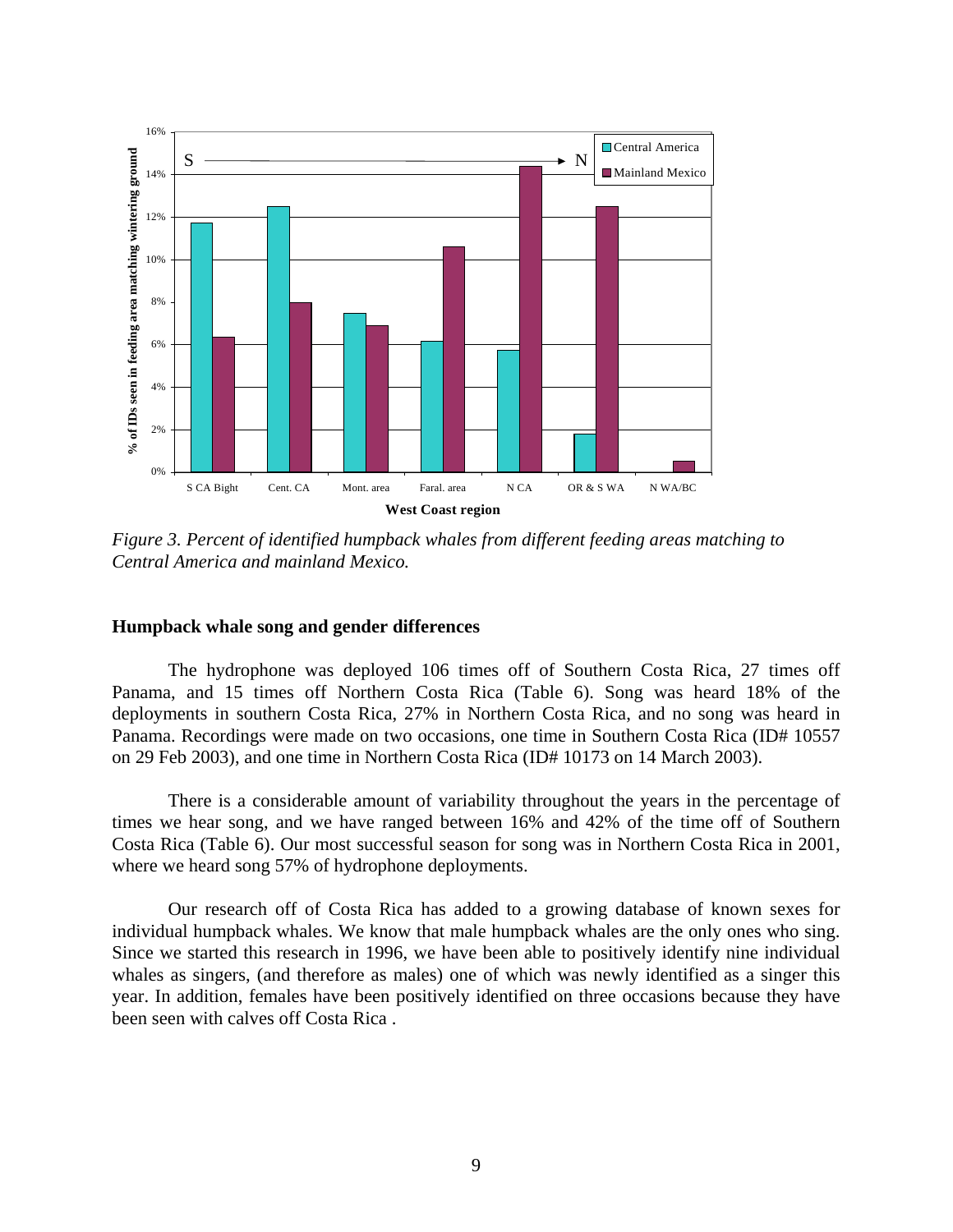#### <span id="page-9-0"></span>**Southern Hemisphere surveys**

Since 2001, we have also begun to study the presence of humpback whales off of Costa Rica and Panama during the southern hemisphere wintering season. In the Southern hemisphere, humpback whales feed in Antarctic waters during their summertime (December-April), and travel north to warmer waters during their wintertime (July-October). Since we started doing research in Costa Rica we were aware that whales were seen year round, with peaks during the two wintering seasons for both hemispheres. We conducted dedicated surveys off Costa Rica in 2001, and off both Costa Rica and Panama in 2002 and 2003. These have provided us with new insights into the migration of these whales (Figure 4).



*Figure 4. Migrations of N & S Hemisphere humpback whales from Central America. Numbers show sample sizes in regions and number of matches between regions.*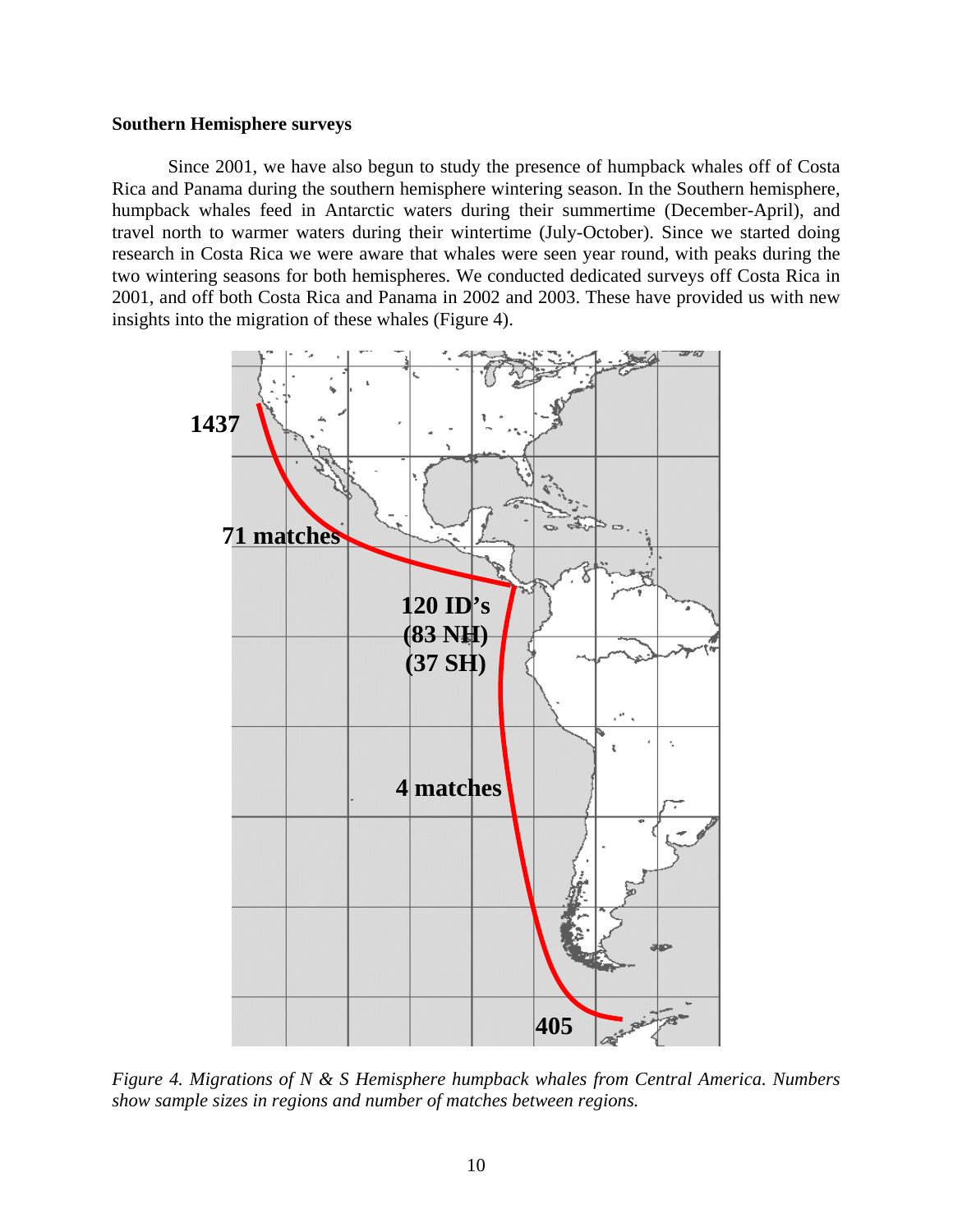<span id="page-10-0"></span>We now have 37 individuals identified off of Costa Rica and Panama during this season. Marco Saborio collected five of these photographs before 2001. Of these 37, four have also been identified feeding off the Antarctic Peninsula (Antarctic Humpback Whale Catalog, College of the Atlantic). This firmly establishes that whales seen during this season off of Costa Rica are migrating from Antarctica, but it also sets a new record for the longest migration by an individual mammal. The one-way migration between these two places is approximately 8,400 kilometers.

We have also been able to describe the geographic area of overlap that whales from both hemispheres are using as a wintering area off of Central America. Along with our collaborators, we have documented whales from both hemispheres throughout the coasts of Costa Rica and Panama (Rasmussen *et al*. 2001). This area of overlap is much bigger than was previously thought, and is the only area known in the world where whales from both hemispheres inhabit the same area during their wintering season.

Although there are two distinct peaks of sightings that correspond with the two different wintering seasons, sightings of humpback whales have been reported year round off of Costa Rica. Although the chances are slim, it is possible that whales from the two hemispheres could encounter each other. Genetic research has shown that there has been some interchange between these two populations sometime in the past, and it's likely that this wintering area off of Costa Rica is where this genetic interchange occurred.

#### **Other marine mammals**

Since the start of the study, we have documented 11 different species of marine mammals in our study area from 1996 to 2003 (Table 7). In addition to humpback whales four other species of marine mammal were seen in 2003; multiple sightings of spotted dolphins and bottlenose dolphins and single sightings groups of killer whales and false killer whales. A brief summary from the data from all years for each species is provided below.

#### *Large baleen whales*

Although no large baleen whales other than humpback whales were seen in 2003 there have been sightings in past years. A single Bryde's whale was seen on 26 January 1998. It was observed along the south side of the Osa Peninsula and was swimming south. This medium-size whale is in the same family (Balaenopteridae) as humpback whales. Unlike most other baleen whales, it is generally confined to warmer tropical and temperate waters. It was identified by its streamlined shape, smaller size (30-40 ft), and three head ridges. The occurrence in this region is not surprising. The only other species of baleen whale, besides humpback and Bryde's whales, seen in our research, was a single sighting of a possible fin or sei whale in 1997.

#### *Toothed whales*

False killer whales are the most commonly seen species of the toothed whales in our study. This species was seen in 2003, and has been seen in past years in 1996, 1998, 2000, and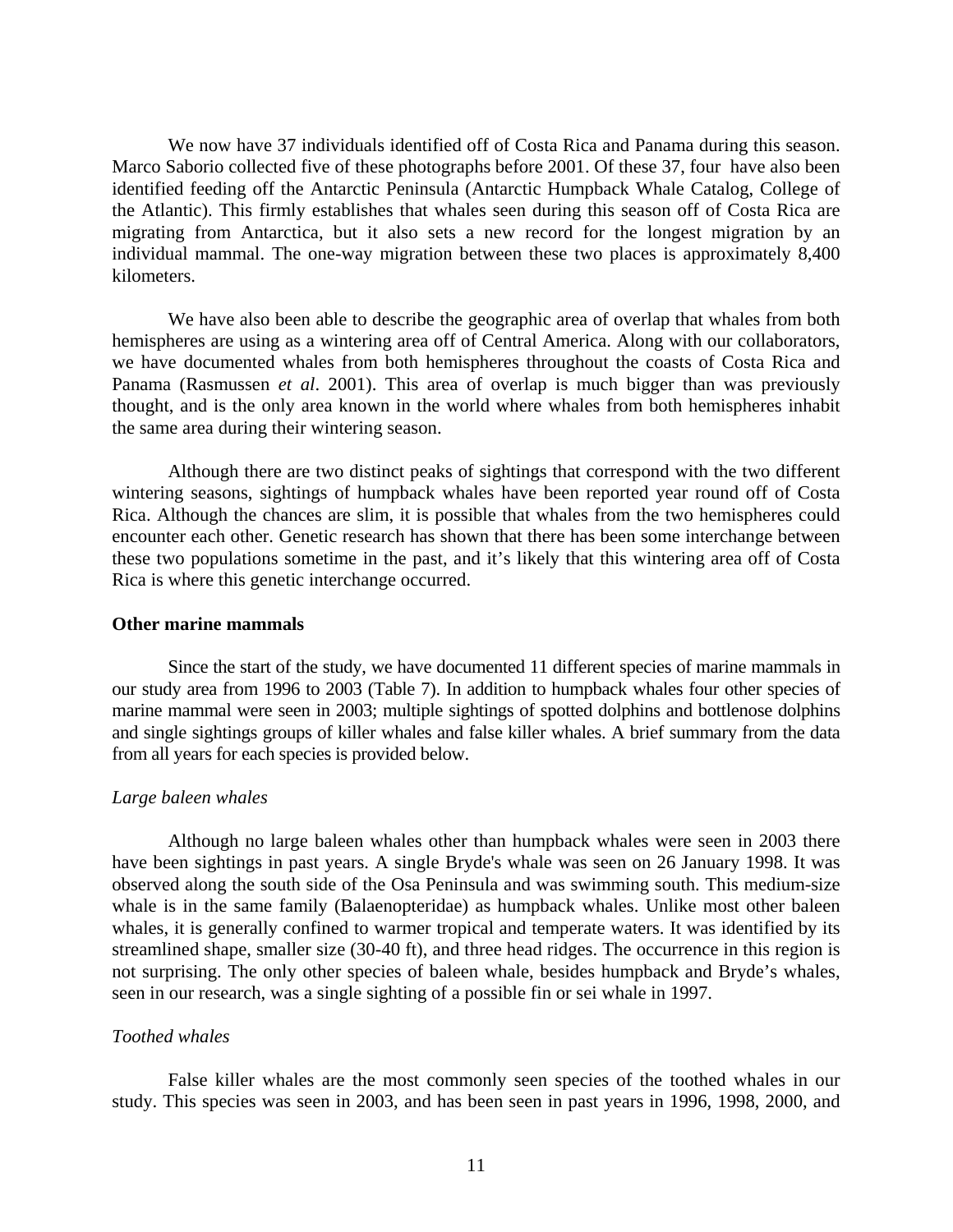<span id="page-11-0"></span>2001. During one of the sightings in 1998, one whale dove down out of our sight, and then resurfaced with a red rockfish in its mouth. It carried the fish around in its mouth and passed it to another animal nearby. Two of the sightings (one in 1996 and one in 1998) were made on the west side of Isla del Caño while the other sightings (in 1998 and 2003) were off Drake Bay. This species has been reported frequently in Golfo Dulce and off Isla de Coco in Costa Rica (Acevedo-Gutierrez *et al.* 1997). Local naturalists reported frequently sighting pilot whales in the study area. We never encountered pilot whales in our surveys and suspect at least some sightings of false killer whales may be mistakenly identified as pilot whales.

Sperm whales were seen in 1996. Sperm whales primarily inhabit deeper offshore waters, where we saw them in 1996. Our surveys are usually in shallower waters with the exception of a few segments just barely off the shelf edge so the infrequent sightings of this species are to be expected.

Killer whales were sighted in 1997 and 2003. In 1997, a group of four animals, including two adult males was observed on the same day in both the morning and afternoon. During one encounter, we observed the whales pursuing an adult humpback whale, which was able to escape them. In 2003, a group of seven killer whales (including one calf) passed through an area where a humpback whale was singing. We observed chunks of flesh in the water near them, which we were unable to identify. Recently there has been controversy regarding the reason why baleen whales migrate to lower latitudes during the winter months. Some researchers suggest that this is to escape predation by killer whales in the higher latitudes (Corkeron and Connor 1999). These observations would suggest that humpback whales off Costa Rica are subject to predation by killer whales.

#### *Dolphin species*

Five dolphin species have been seen during the study (not including the false killer whale or killer whale which are in the delphinid family). Spotted dolphins remained by far the most frequently seen marine mammal species in our surveys accounting for half of all of our sightings. The distribution of spotted dolphin sightings reveals they were seen throughout the area we surveyed.

Bottlenose dolphins were seen 5 times (total of 89 animals) in 2003 and have been seen all years of the study and throughout the study area. Many of our sightings of this species over the years have come from more peripheral areas of our effort suggesting they are not as common around Isla del Caño as in some other areas. Bottlenose dolphins were often sighted during our few surveys out to the shelf edge northwest of our primary study area suggesting this is a better habitat for this species than the principal areas we surveyed. Bottlenose dolphins were also seen in Golfo Dulce during some of the trips we made there. Group sizes were generally smaller than for other dolphin species (about 15 animals).

Three other species of dolphin have only been sighted in single years but not in 2003. Rough-toothed dolphins were seen in 1998, 2000, and 2002. These dolphins do not have a crease between the melon and beak, which distinguishes them from other species. Rough-toothed dolphins are considered relatively uncommon throughout most of their tropical range (Leatherwood and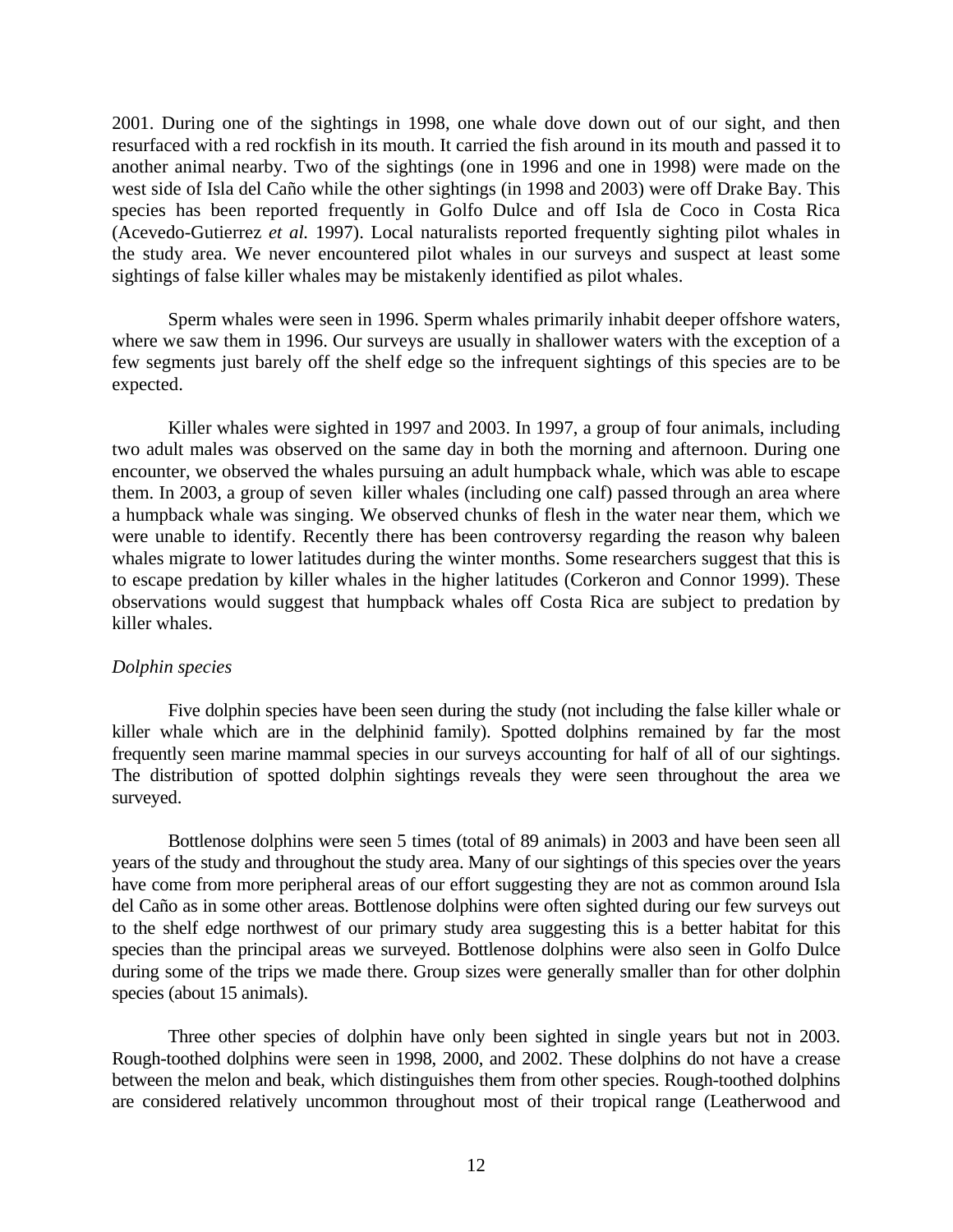Reeves 1983). Spinner dolphins, were seen for the first time in our study in 1999. This is a fairly common dolphin known to occur in this region but we had been unable to positively identify it in past surveys. A group of approximately 50 common dolphins were seen during one of our few surveys off the continental shelf edge at the northwest tip of our survey coverage on 12 February 1998. This species is relatively common in offshore waters of the eastern tropical Pacific but had not been seen in the areas of our surveys.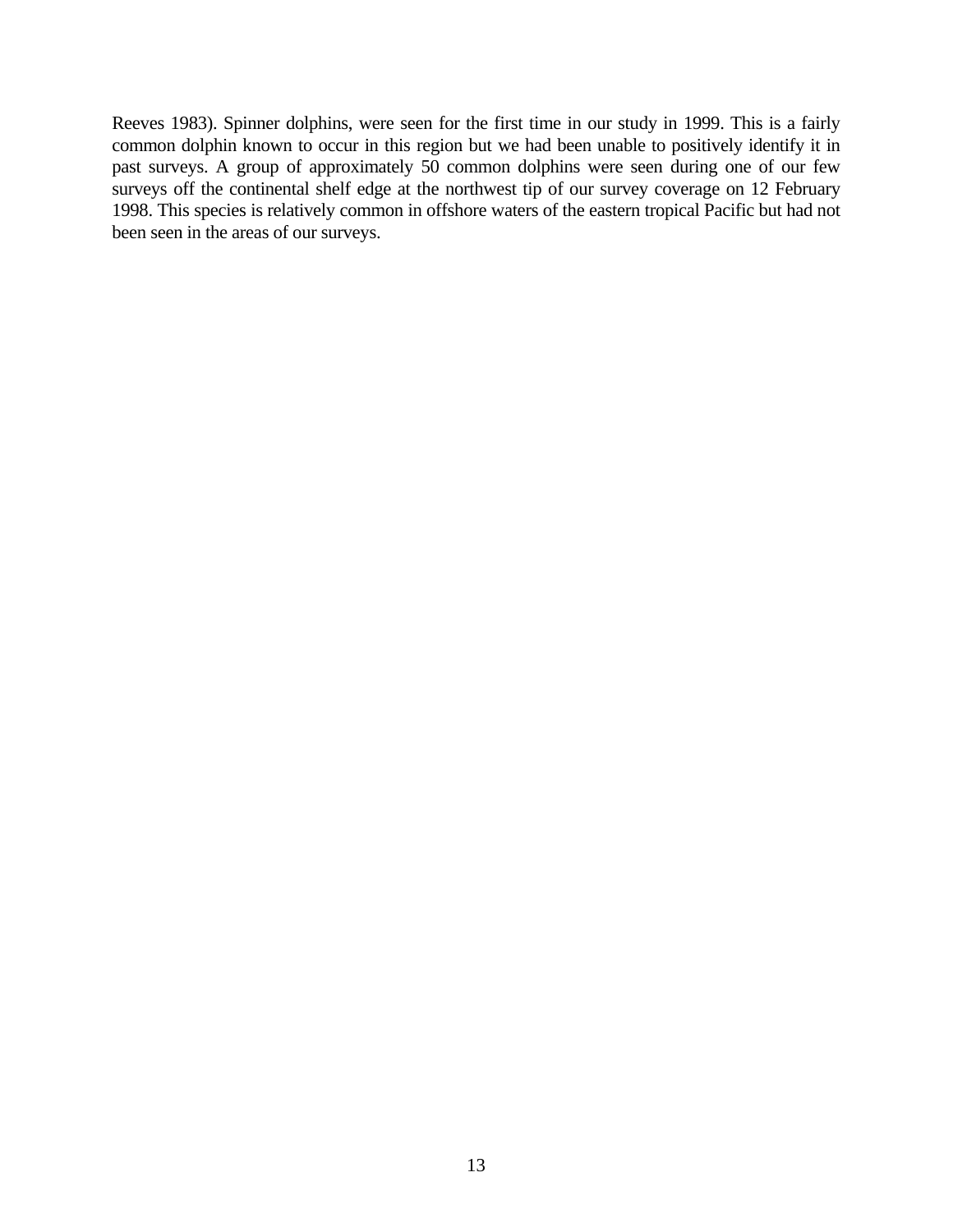# <span id="page-13-0"></span>**CONCLUSIONS**

Principal findings of the research over the years have included:

- Humpback whales regularly use Costa Rican waters as a calving and breeding area with sightings of mother-calf pairs, pregnant females, singing males and surface active groups.
- North Pacific humpback whales inhabit a broad region of Central America extending south from the wintering grounds previously described in Mexico all the way to Panama. There is also some evidence of site preferences with some whales returning in multiple years to the Drake Bay area.
- Humpback whales from this region are almost exclusively animals that use the California, Oregon, and Washington feeding area with some tendency for animals from Central America to feed in the more southern portions of this feeding area.
- A total of 11 marine mammal species were documented in Costa Rican coastal waters and provided some of the first details of these species in these waters.

This information will be valuable in protecting managing marine mammals in Costa Rica. Tourism in Costa Rica has increased dramatically over the last 20 years, especially with visitors interested in terrestrial and marine wildlife. An expansion of resorts and tourist activities in Drake Bay has occurred over the five years of this research. With these increasing activities and interest in whales and marine mammals, it is important we learn more about the populations of many of these species to be better to protect them and educate people.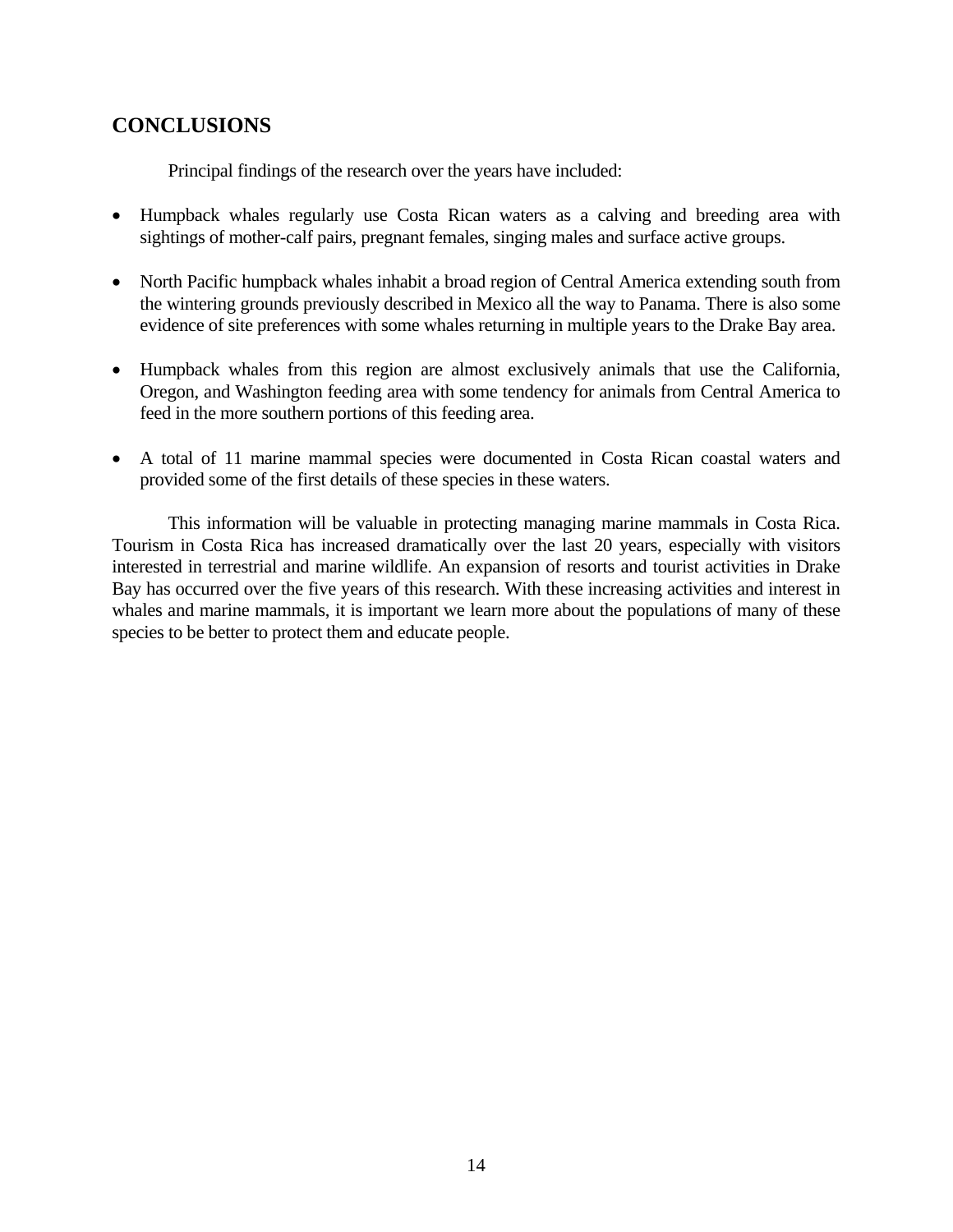# <span id="page-14-0"></span> **ACKNOWLEDGMENTS**

This research was supported by Oceanic Society Expeditions and Elderhostel; Birgit Winning, Joel Litwin, Mary-Jane Schramm, Silke Schroeder, Randi Reiremo, and Sherri Shannon at Oceanic Society arranged many of the logistics for the field base. Izzy Szczepaniak, Frank Garita, and Heather Harding all assisted as leaders of some trips. We are grateful to those who made this research possible, especially the dedicated volunteers and everyone at Drake Bay Wilderness Camp. Herbert, Marleny, and Fernando of Drake Bay Wilderness Camp provided logistical help and support. Boat captains with Drake Bay provided skillful driving as well as assistance with sightings, especially Roger, Alex, and Omar. Marco Tulio Saborío provided sighting information and photographs from his encounters with humpback whales going back many years. Laura May-Collado provided photographs and conducted surveys in northern Costa Rica. John Tresemer provided sighting information. Sierra Sequera provided sighting information and logistical help (boat surveys). Carol Henderson, Andre Koenig, Herbert Michaud, Bill Muraco, and Jack Swenson provided photographs from past years. Carolina Garcia provided photographs and sighting information. George Ravenscrofft, Linda Klein, and Doug Bell provided assistance in Panama. Lisa Schlender assisted in data analysis and matching. We thank these people and organizations.

We especially thank the Elderhostel Volunteers in 2003: Judy Palmer, Reid Earls, Betty Risley, Tom Telder, Richard Updegraff, Virginia Updegraff, and Rita Benear.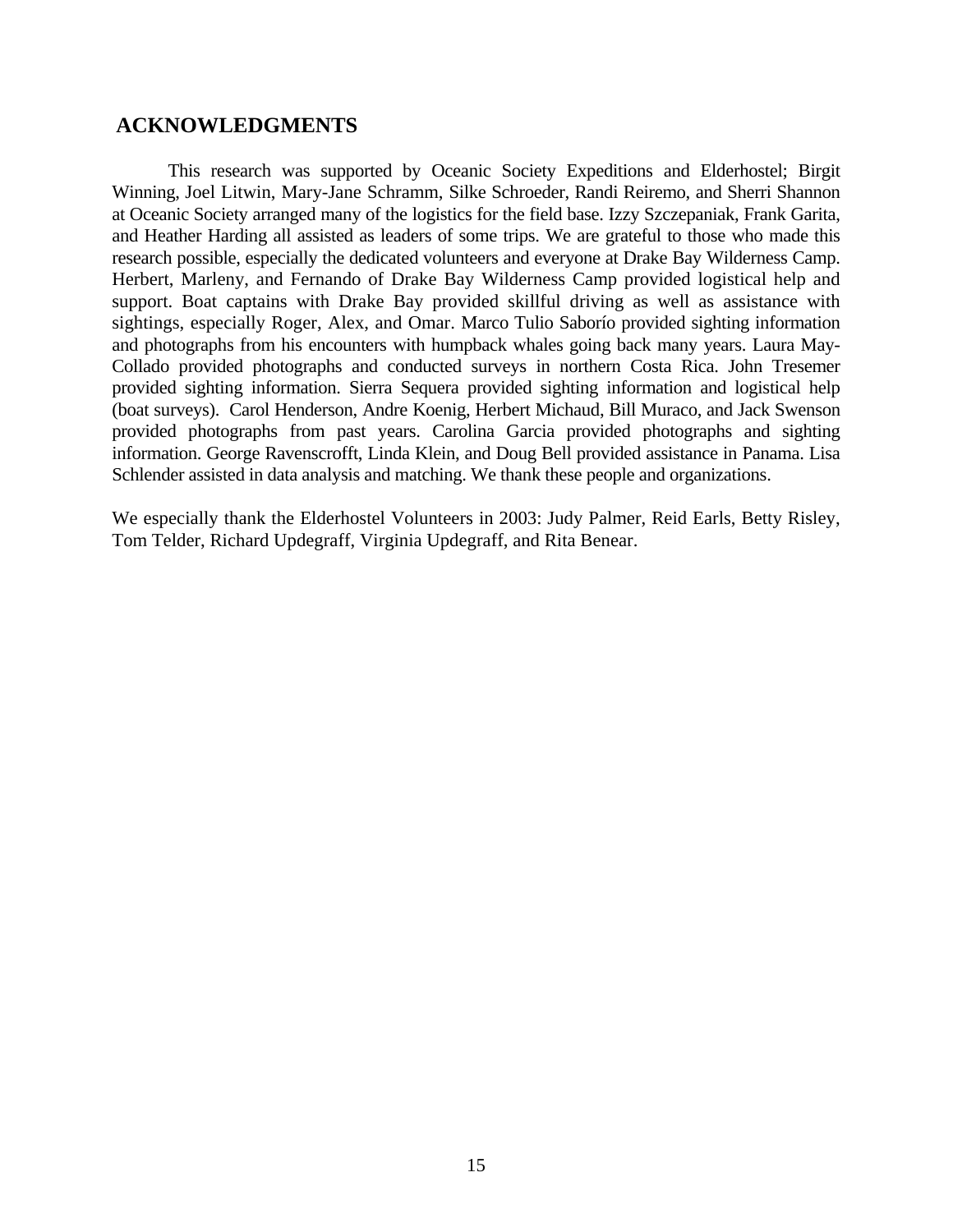# <span id="page-15-0"></span>**REFERENCES**

- Acevedo, A. and A. Smultea. 1995. First records of humpback whales including calves at Golfo Dulce and Isla del Coco, Costa Rica, suggesting geographical overlap of northern and southern hemisphere populations. Marine Mammal Science 11:554-560.
- Acevedo-Guierrez, A., B. Brennan, P. Rodriguez, and M. Thomas. 1997. Resightings and behavior of false killer whales (*Pseudorca crassidens*) in Costa Rica. Marine Mammal Science 13:307-314.
- Calambokidis, J., G.H. Steiger, J.R. Evenson, K.R. Flynn, K.C. Balcomb, D.E. Claridge, P. Bloedel, J.M. Straley, C.S. Baker, O. von Ziegesar, M.E. Dahlheim, J.M. Waite, J.D. Darling, G. Ellis, and G.A. Green. 1996a. Interchange and isolation of humpback whales off California and other North Pacific feeding grounds. Marine Mammal Science 12:215- 226.
- Calambokidis, J., G.H. Steiger, J.M. Straley, T.J. Quinn II, L.M. Herman, S. Cerchio, D.R. Salden, M. Yamaguchi, F. Sato, J. Urbán R., J. Jacobsen, O. von Ziegesar, K.C. Balcomb, C.M. Gabriele, M.E. Dahlheim, M. Higashi, S. Uchida, J.K.B. Ford, Y. Miyamura, P. Ladrón de Guevara P., S.A. Mizroch, L. Schlender and K. Rasmussen. 1997. Abundance and population structure of humpback whales in the North Pacific Basin. Report to Southwest Fisheries Science Center, National Marine Fisheries Service, La Jolla, California. 71pp.
- Calambokidis, J., K. Rasmussen, and G.H. Steiger. 1998. Humpback whales and other marine mammals off Costa Rica, 1996-98. Report on research during Oceanic Society Expeditions in 1998 in cooperation with Elderhostel volunteers. Cascadia Research, 218½ W Fourth Ave., Olympia, WA 98501
- Calambokidis, J., T. Chandler, K. Rasmussen, G.H. Steiger, and L. Schlender. 1999. Humpback and blue whale photographic identification research off California, Oregon, and Washington in 1998. Final report to Southwest Fisheries Science Center, Olympic Coast National Marine Sanctuaries, and University of California at Santa Cruz. Cascadia Research, 218½ W Fourth Ave., Olympia, WA 98501. 35pp.
- Calambokidis, J., G.H. Steiger, K. Rasmussen, J. Urbán R., K.C. Balcomb, P. Ladrón de Guevara P., M. Salinas Z., J.K. Jacobsen, C.S. Baker, L.M. Herman, S. Cerchio and J.D. Darling. 2000. Migratory destinations of humpback whales that feed off California, Oregon and Washington. Marine Ecology Progress Series 192: 295-304.
- Calambokidis, J., G.H Steiger, J.M Straley, L.M. Herman, S. Cerchio, D.R. Salden, J. Urbán R., J.K. Jacobsen, O. von Ziegesar, K.C. Balcomb, C.M. Gabriele, M.E. Dahlheim, S. Uchida, G. Ellis, Y. Miyamura, P. Ladrón de Guevara P., M. Yamaguchi, F. Sato, S.A. Mizroch, L. Schlender, K. Rasmussen, J. Barlow and T.J. Quinn II. 2001. Movements and population structure of humpback whales in the North Pacific. Marine Mammal Science 17( 4):769- 794.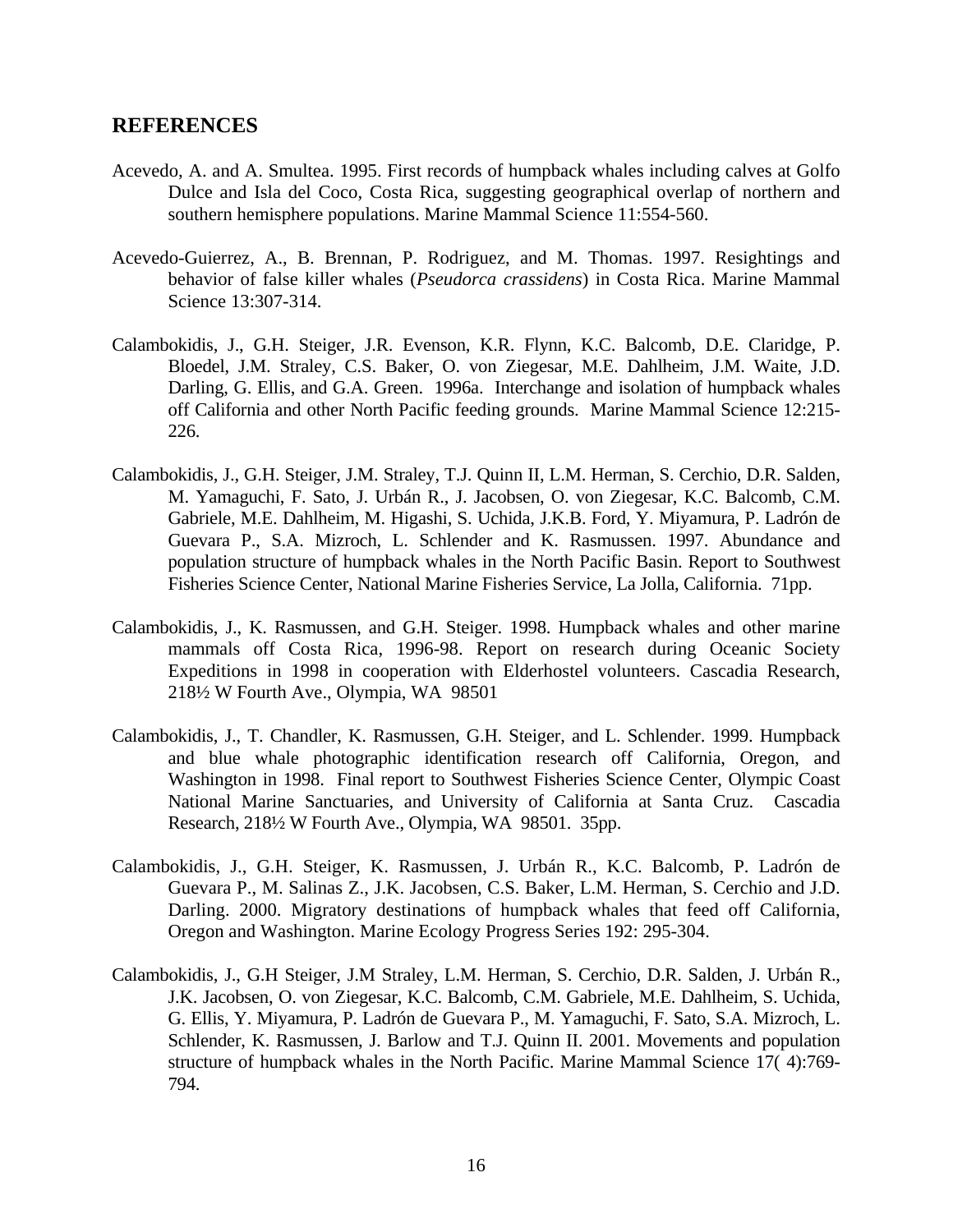- Calambokidis, J., T. Chandler, L. Schlender, K. Rasmussen, and G.H. Steiger. 2002. Research on humpback and blue whales off California, Oregon, and Washington in 2001. Final report to Southwest Fisheries Science Center, La Jolla, CA. Cascadia Research, 218½ W Fourth Ave., Olympia, WA 98501. 50pp
- Corkeron, P.J, and Connor, R.C., 1999. Why do Baleen whales migrate? Marine Mammal Science 15 (4): 1228-1245.
- Leatherwood, S, and R.R. Reeves. 1983. The Sierra Club handbook of whales and dolphins. Sierra Club Books, San Francisco, CA. 302pp.
- Mattila, D.K. and P.J. Clapham. 1989 Humpback whales , *Megaptera novaeanglae*, and other cetaceans on Virgin Bank and the in the northern Leeward Islands, 1985 and 1986. Canadian Journal of Zoology 67:2201-2211.
- Mattila, D.K., P.J. Clapham, O. Vasquez, and R.S. Bowman. 1994. Occurrence, population composition, and habitat use of humpback whales in Samana Bay, Dominican Republic. Canadian Journal of Zoology 72:1898-1907.
- Mizroch, S. A., D. Glockner-Ferrari, D. Salden, H. Bernard, J. Mobley, and L. Baraff. 1996. Report of a pilot study to estimate abundance, within-season residency, and rate and direction of movement of humpback whales in Hawaiian waters, Winter 1995. Pages 131-161 *in* Annual reports of research carried out on the population biology of marine mammals by the National Marine Mammal Laboratory, Seattle, WA.
- Rasmussen, K., G.H. Steiger, J. Calambokidis. 1995. Evidence of a humpback whale wintering area off Costa Rica. pp. 93 in: Abstracts Eleventh Biennial Conference on the Biology of Marine Mammals, Orlando, Florida, 14-18 December 1995. Society for Marine Mammalogy, Lawrence, KA.
- Rasmussen, K., J. Calambokidis, G.H. Steiger, M. Saborío, L. May, and T. Gerrodette. 2001. Extent of geographic overlap of North Pacific and South Pacific humpback whales on their Central American wintering grounds. *in:* Abstracts Fourteenth Biennial Conference on the Biology of Marine Mammals, Vancouver, British Columbia. 28 November - 3 December 2001. Society for Marine Mammalogy, Lawrence, KS.
- Steiger, G.H., J. Calambokidis, R. Sears, K.C. Balcomb, and J.C. Cubbage. 1991. movement of humpback whales between California and Costa Rica. Marine Mammal Science 7:306- 310.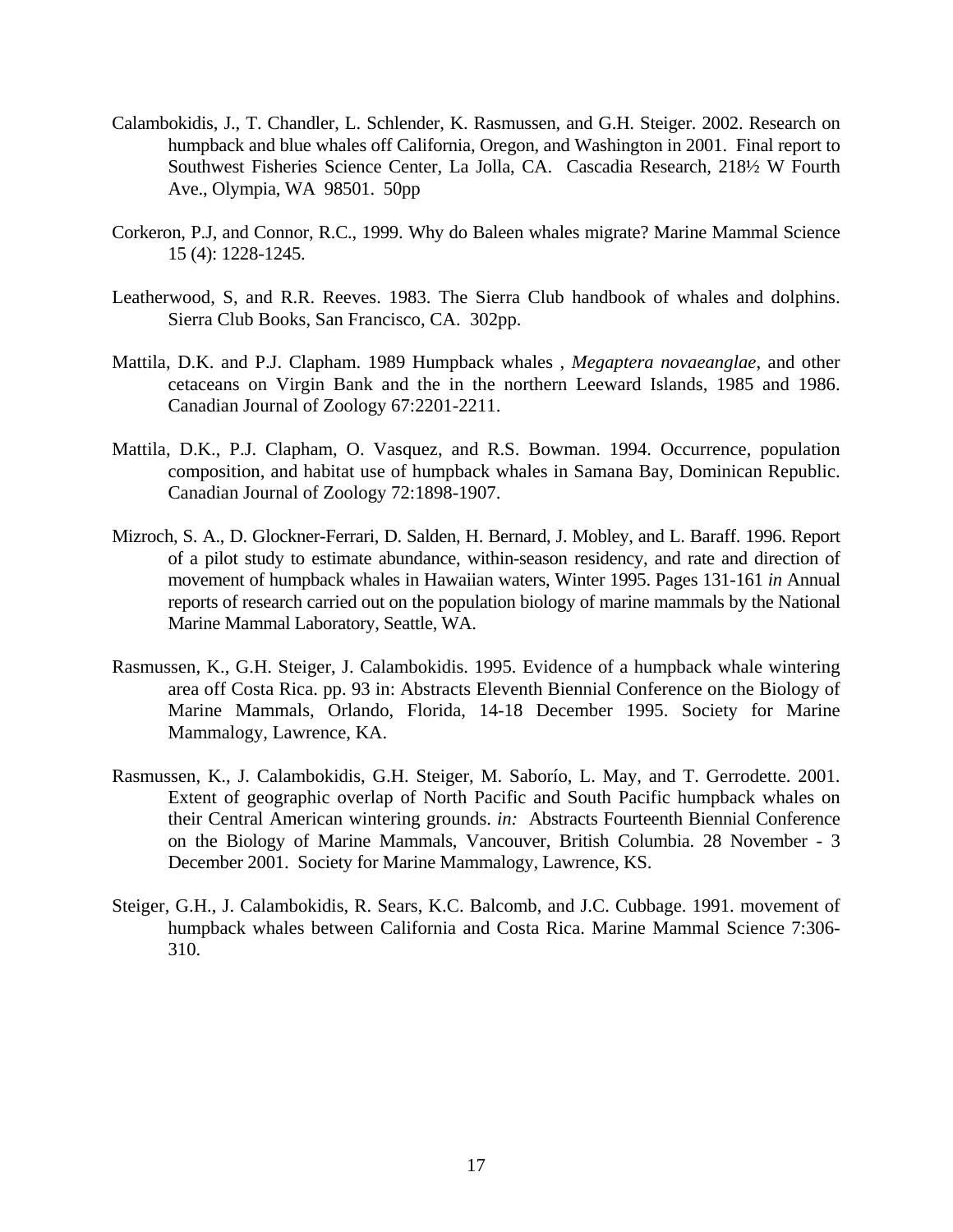|                               |           |           |           |                     | O<br>Year |           |                      |                |              |                   | 2003 breakdown |                |
|-------------------------------|-----------|-----------|-----------|---------------------|-----------|-----------|----------------------|----------------|--------------|-------------------|----------------|----------------|
|                               | 1996      | 1997      | 1998      | 1999                | 2000      | 2001      | 2002                 | 2003           | <b>TOTAL</b> | <b>Drakes NCR</b> |                | Panama         |
| <b>Survey effort</b>          |           |           |           |                     |           |           |                      |                |              |                   |                |                |
| Start date                    | $26$ -Jan | $31$ -Jan |           | $24$ -Jan $27$ -Jan | 25-Jan    | $19$ -Jan | 6-Feb                | $29$ -Jan      |              | 29-Jan            | $11-Mar$       | $25$ -Feb      |
| End date                      | $16$ -Feb | $14$ -Feb | $18$ -Feb | 7-Feb               | $13$ -Feb |           | 17-Feb 14-Mar 14-Mar |                |              | 7-Feb             | 14-Mar         | 28-Feb         |
| Days with surveys             | 15        | 10        | 15        | 10                  | 16        | 20        | 16                   | 13             | 115          | 5                 | $\overline{4}$ | 4              |
| Total boat surveys            | 26        | 18        | 27        | 18                  | 30        | 32        | 20                   | 17             | 188          | 9                 | $\overline{4}$ | 4              |
| Survey nmi                    | 1,581     | 1,205     | 1,734     | 1,249               | 1,738     | 2,374     | 1,312                | 1,123          | 12,315       | 618               | 130            | 375            |
| <b>Humpback sightings</b>     |           |           |           |                     |           |           |                      |                |              |                   |                |                |
| Sightings                     | 15        | 27        | 18        | 32                  | 29        | 33        | 14                   | 9              | 177          | 6                 | $\overline{2}$ |                |
| Animals                       | 19        | 45        | 25        | 60                  | 46        | 67        | 25                   | 13             | 300          | 8                 | 3              | $\overline{2}$ |
| Days whales seen              | 10        | 10        | 8         | 10                  | 15        | 12        | 6                    | $\overline{7}$ | 78           | 4                 | $\overline{2}$ |                |
| Surveys whales seen           | 13        | 14        | 12        | 15                  | 22        | 18        | 9                    | 8              | 111          | 5                 | $\overline{2}$ |                |
| <b>Sighting rates</b>         |           |           |           |                     |           |           |                      |                |              |                   |                |                |
| Percent of days whales seen   | 67%       | 100%      | 53%       | 100%                | 94%       | 60%       | 38%                  | 54%            | 68%          | 80%               | 50%            | 25%            |
| Percent of surveys whales see | 50%       | 78%       | 44%       | 83%                 | 73%       | 56%       | 45%                  | 47%            | 59%          | 56%               | 50%            | 25%            |
| Whales/survey                 | 0.73      | 2.50      | 0.93      | 3.33                | 1.53      | 2.09      | 1.25                 | 0.76           | 1.60         | 0.89              | 0.75           | 0.50           |
| Whales per nmi                | 0.012     | 0.037     | 0.014     | 0.048               | 0.026     | 0.028     | 0.019                | 0.012          | 0.024        | 0.013             | 0.023          | 0.005          |

Table 1. Summary of survey effort and humpback whale sightings Costa Rica and Panama

In 2000, 6 hours of effort on 23-24 January covering 31 nmi was conducted off N Costa Rica

2001 includes 3 days of effort in northern Costa Rica (19-21 January) and 4 days in Panama (14-17 February)

2002 includes 3 days effort in Northern Costa Rica (8-10 March) and 6 days in Panama (22-27 February).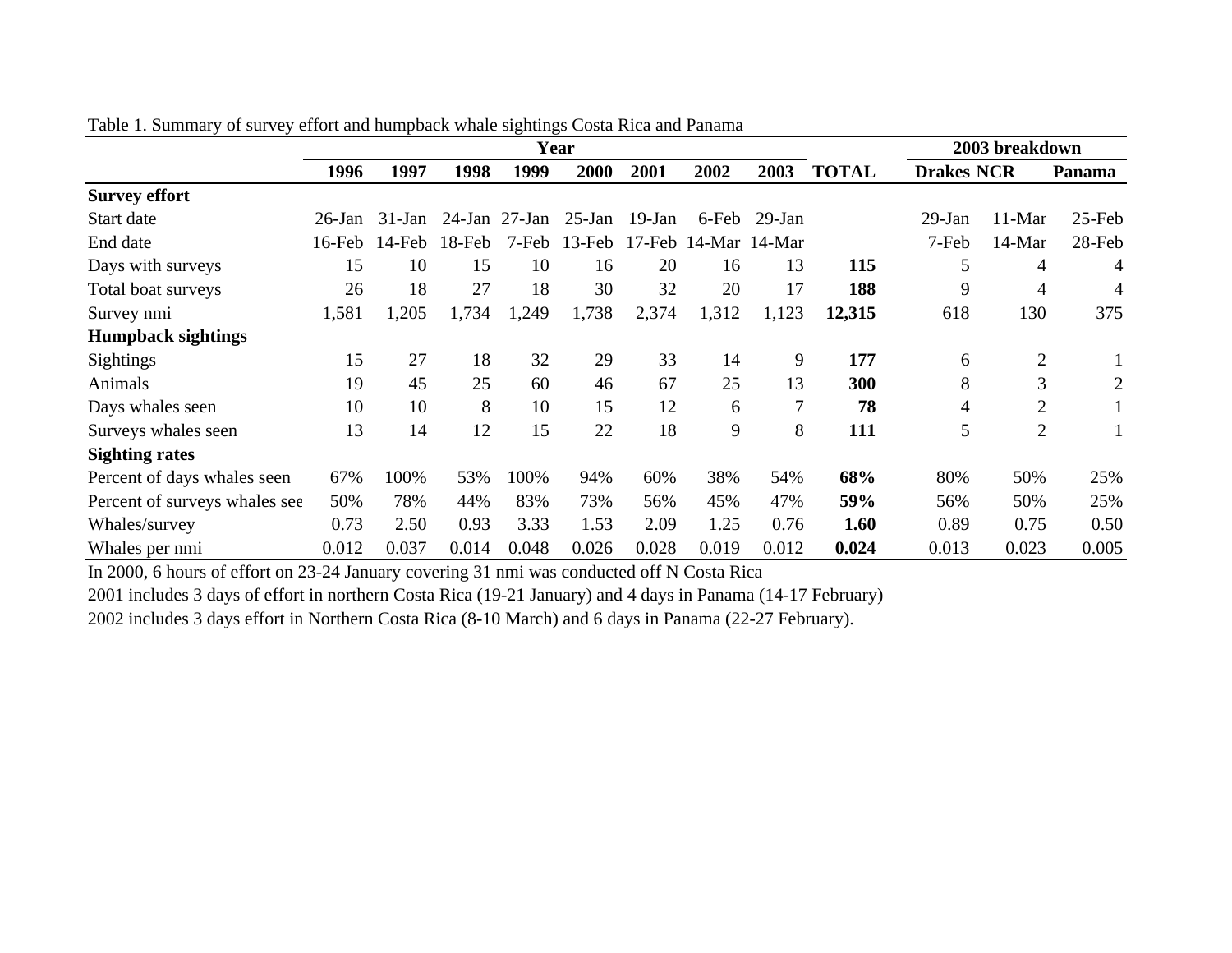|                            |            | <b>Time</b>  |       | Dura- |                  | <b>Humpbacks</b> |                  |              | Other       |                                                                                  |
|----------------------------|------------|--------------|-------|-------|------------------|------------------|------------------|--------------|-------------|----------------------------------------------------------------------------------|
| Date                       | Leader     | <b>Start</b> | End   | tion  | sight.           | #                | #ID              | ID's         |             | species Comments                                                                 |
| <b>Drake's Bay</b>         |            |              |       |       |                  |                  |                  |              |             |                                                                                  |
| $29-Ian$                   | <b>KR</b>  | 7:53         | 15:24 | 7:31  |                  |                  |                  | 10557        |             | Oo, Sa Killer whales pass near where a humpback whale is singing                 |
| $29$ -Jan                  | ${\rm FG}$ | 7:55         | 15:10 | 7:15  |                  |                  | $\theta$         |              |             | Oo, Sa Killer whales pass near where a humpback whale is singing                 |
| 30-Jan                     | <b>KR</b>  | 7:42         | 16:06 | 8:24  | $\mathbf{0}$     | $\overline{0}$   | $\mathbf{0}$     |              | Sa          |                                                                                  |
| 30-Jan                     | FG         | 7:42         | 14:54 | 7:12  |                  |                  |                  | 10557        | Sa          | singer, same as whale from 29-Jan                                                |
| 1-Feb                      | KR         | 7:53         | 15:01 | 7:08  |                  | 2                | $\overline{c}$   | 10523, 11378 | Sa          | 2 adult humpbacks                                                                |
| 1-Feb                      | FG         | 7:05         | 15:12 | 8:07  | $\boldsymbol{0}$ | $\boldsymbol{0}$ |                  |              | <b>Tt</b>   |                                                                                  |
| 2-Feb                      | <b>KR</b>  | 7:41         | 15:08 | 7:27  |                  | 2                | $\mathbf{0}$     |              | Sa          | cow/calf pair, several other whale wathcing boats in area                        |
| 2-Feb                      | FG         | 7:42         | 12:23 | 4:41  | $\boldsymbol{0}$ | $\boldsymbol{0}$ | $\mathbf{0}$     |              | Sa          |                                                                                  |
| 7-Feb                      | KR         | 8:10         | 12:25 | 4:15  | $\overline{0}$   | $\overline{0}$   | $\mathbf{0}$     |              | Pc          | Large group of false killer whales                                               |
| Panama                     |            |              |       |       |                  |                  |                  |              |             |                                                                                  |
| $25$ -Feb                  | KR         | 7:38         | 14:46 | 7:08  |                  | 2                |                  | 10570        | Sag         | Shred with calf                                                                  |
| 26-Feb                     | KR         | 7:37         | 13:36 | 5:59  | $\mathbf{0}$     | $\boldsymbol{0}$ | $\boldsymbol{0}$ |              | Sa          |                                                                                  |
| 27-Feb                     | KR         | 7:44         | 14:20 | 6:36  | $\boldsymbol{0}$ | $\boldsymbol{0}$ | $\boldsymbol{0}$ |              | Sa, Sag, Tt |                                                                                  |
| 28-Feb                     | <b>KR</b>  | 8:06         | 15:15 | 7:09  | $\mathbf{0}$     | $\mathbf{0}$     | $\boldsymbol{0}$ |              |             |                                                                                  |
| <b>Northern Costa Rica</b> |            |              |       |       |                  |                  |                  |              |             |                                                                                  |
| $11-Mar$                   | KR         | 7:53         | 11:36 | 3:43  | $\mathbf{0}$     | $\overline{0}$   | $\mathbf{0}$     |              | Sa          | High winds                                                                       |
| $12-Mar$                   | <b>KR</b>  | 7:15         | 12:20 | 5:05  | $\boldsymbol{0}$ | $\boldsymbol{0}$ | $\boldsymbol{0}$ |              |             | High winds                                                                       |
| $13-Mar$                   | <b>KR</b>  | 8:44         | 11:16 | 2:32  |                  | 2                | 2                | 10547        | Sa          | cow/calf pair, fishing boats, jet skis, and dive boats in area, cow seen feeding |
| 14-Mar                     | <b>KR</b>  | 8:28         | 12:46 | 4:18  |                  |                  |                  | 10173        |             | Singer                                                                           |

|  |  |  | Table 2. Summary of survey effort, sightings, and identifications in Costa Rica and Panama in 2003. |  |  |  |
|--|--|--|-----------------------------------------------------------------------------------------------------|--|--|--|
|  |  |  |                                                                                                     |  |  |  |

Sa-spotted dolphin (Stenella attenuata), Sag- coastal spotted dolphin subspecies (S. attenuatta graffmani), Tt-bottlenose dolphin (Tursipos truncatus) Sb-rough toothed dolphin, (Steno bredanensis),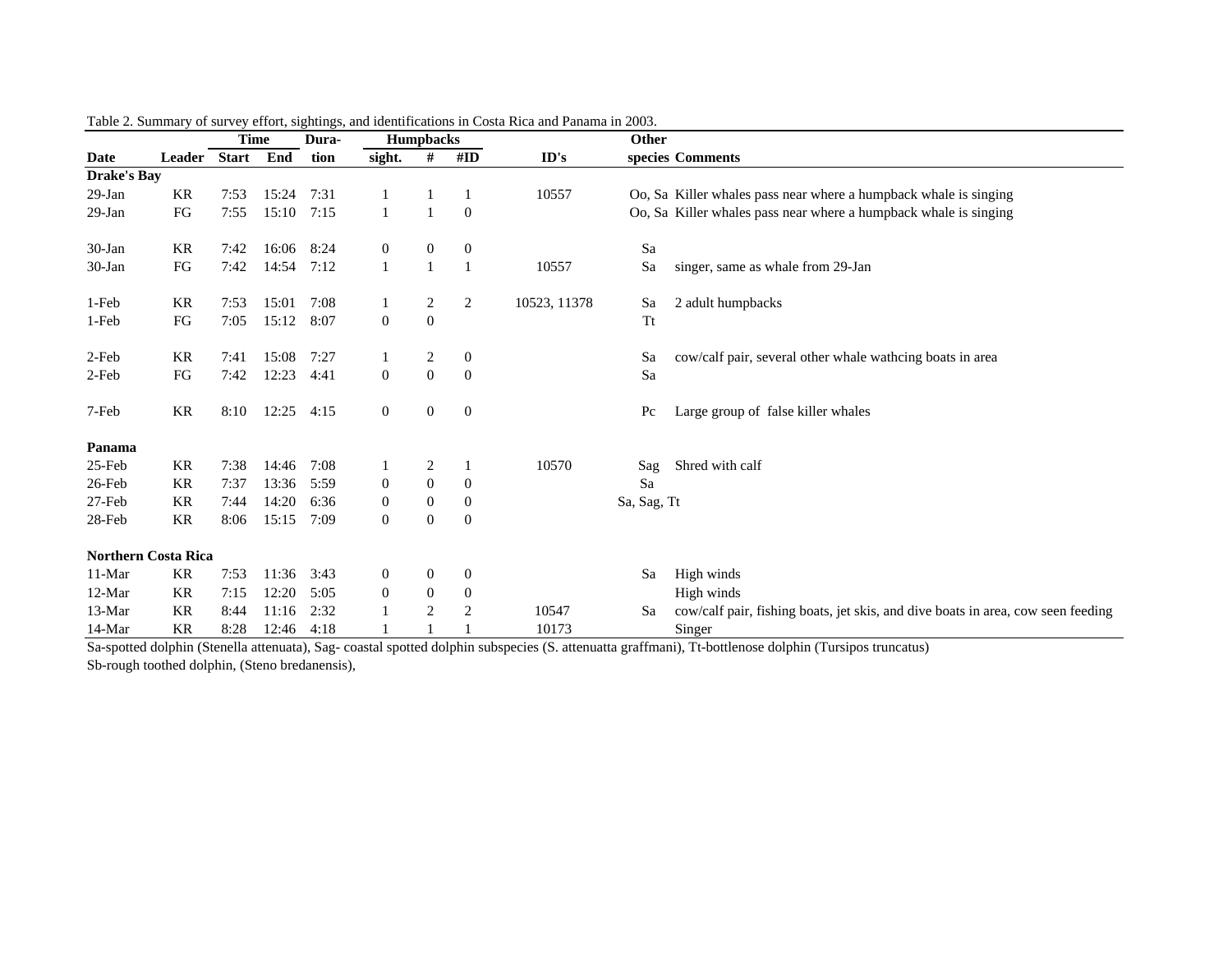|                                 | 1996 |               |          |               |                |               |          | 1997          |                | 1998          |          | 1999          |          | 2000          |          | 2001          |                         | 2002          | 2003 |  | <b>Total</b> |  |
|---------------------------------|------|---------------|----------|---------------|----------------|---------------|----------|---------------|----------------|---------------|----------|---------------|----------|---------------|----------|---------------|-------------------------|---------------|------|--|--------------|--|
|                                 | Ħ    | $\frac{6}{9}$ | #        | $\frac{0}{0}$ | #              | $\frac{0}{0}$ | Ħ        | $\frac{0}{0}$ | #              | $\frac{0}{0}$ | #        | $\frac{0}{0}$ | #        | $\frac{0}{0}$ | #        | $\frac{0}{0}$ | #                       | $\frac{0}{0}$ |      |  |              |  |
| Lone singers                    |      | 33%           | ി        | 7%            | $\mathbf{r}$   | 39%           |          | 16%           | 14             | 48%           | 8        | 24%           | 4        | 29%           | 4        | 44%           | 49                      | 28%           |      |  |              |  |
| Singles                         |      | 33%           | 6        | 22%           | 4              | 22%           | 4        | 13%           | 6              | 21%           |          | 9%            | 2        | 14%           | $\Omega$ | 0%            | 30                      | 17%           |      |  |              |  |
| Pairs (not including m/c pairs) |      | 20%           | 15       | 56%           |                | 28%           | 4        | 13%           | 2              | 7%            |          | 21%           | 3        | 21%           |          | 11%           | 40                      | 23%           |      |  |              |  |
| Mother/calf                     |      | 0%            | 3        | 11%           |                | 11%           | 14       | 44%           |                | 3%            | 4        | 12%           | 4        | 29%           |          | 33%           | 31                      | 18%           |      |  |              |  |
| Mother/calf/escort              |      | 0%            | $\Omega$ | 0%            | $\overline{0}$ | 0%            |          | 16%           |                | 17%           | 10       | 30%           | $\theta$ | 0%            | $\theta$ | 0%            | 20                      | 11%           |      |  |              |  |
| Groups $>2$ (excl. comp. grps)  |      | 13%           | $\Omega$ | 0%            | $\Omega$       | 0%            | $\Omega$ | 0%            |                | 3%            |          | 3%            | $\theta$ | 0%            | $\theta$ | 0%            | $\overline{\mathbf{4}}$ | 2%            |      |  |              |  |
| Competitive Groups              |      | 0%            | $\Omega$ | 0%            | $\Omega$       | 0%            | $\Omega$ | 0%            | $\overline{0}$ | 0%            | $\Omega$ | 0%            |          | 7%            | $\Omega$ | 0%            |                         | $1\%$         |      |  |              |  |
| Undetermined                    |      | 0%            |          | 4%            | $\Omega$       | 0%            | $\Omega$ | 0%            | $\mathbf{0}$   | 0%            | $\Omega$ | 0%            | $\theta$ | 0%            |          | 11%           | $\mathbf{2}$            | $1\%$         |      |  |              |  |
| Total groups with calf          |      |               | $\sim$   |               | ↑              |               | 19       |               | 6              |               | 14       |               | 4        |               | 2        | 33%           | 51                      | 29%           |      |  |              |  |
| Total                           |      |               | 27       |               | 18             |               | 32       |               | 29             |               | 33       |               | 14       |               | q        |               | 177                     |               |      |  |              |  |

Table 3. Group composition of humpback whale sightings in study area off Costa Rica, 1996-2003.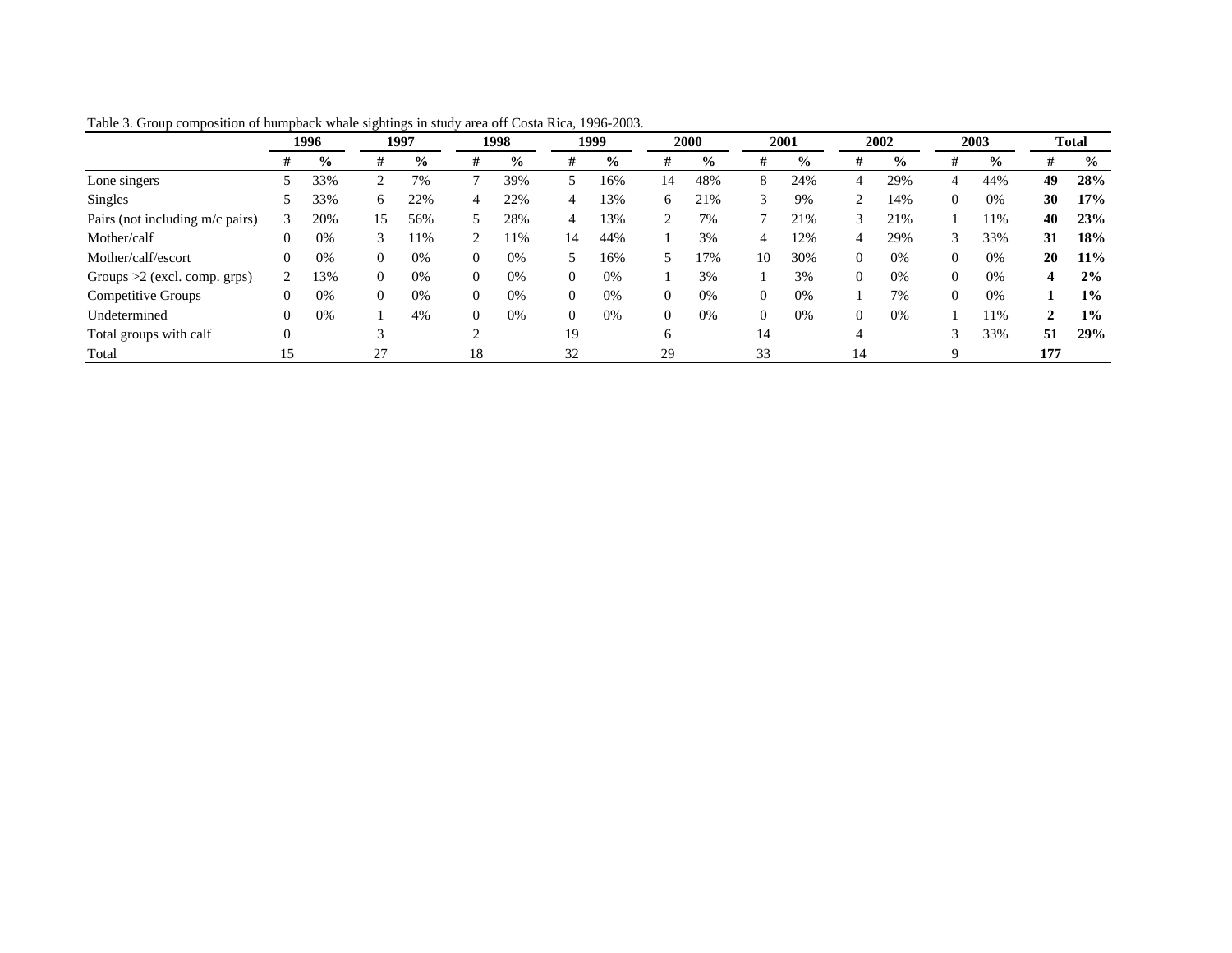|                  |                | Unique | <b>New</b>     | No. matching % matching |                   |                                                            |
|------------------|----------------|--------|----------------|-------------------------|-------------------|------------------------------------------------------------|
|                  | ID's           | whales | whales         | <b>California</b>       | <b>California</b> | <b>Comments</b>                                            |
| pre-1996         | 5              | 5      | 5              | 4                       | 80%               | 2 IDs by Richard Sears, 2 by Carol Henderson, 2 by Marco   |
|                  |                |        |                |                         |                   | Saborío                                                    |
| 1996             | 16             | 13     | 12             | 11                      | 85%               | 2 IDs by Herbert Michaud of Drake Bay Wilderness Camp, 1   |
|                  |                |        |                |                         |                   | ID by Bill Muraco, and 1 ID from Panama by Jack Swenson    |
| 1997             | 19             | 11     | 10             | 8                       | 73%               |                                                            |
|                  |                |        |                |                         |                   |                                                            |
| 1998             | 12             | $\tau$ | $\overline{4}$ | 6                       | 86%               |                                                            |
|                  |                |        |                |                         |                   |                                                            |
| 1999             | 28             | 27     | 26             | 23                      | 85%               | 19 IDs from Russamee Central American survey, 2 IDs each   |
|                  |                |        |                |                         |                   | from Laura May and Andre Koenig, both in N Costa Rica      |
| 2000             | 26             | 12     | $\tau$         | 11                      | 92%               | 1 ID by John Calambokidis from N Costa Rica                |
|                  |                |        |                |                         |                   |                                                            |
| 2001             | 25             | 16     | 11             | 14                      | 88%               | 2 IDs by Kristin Rasmussen from Panama, Includes 2 matches |
|                  |                |        |                |                         |                   | (mom/calf) that match 2001 California (11445 and 11446)    |
| 2002             | 11             | $\tau$ | 6              | 6                       | 86%               | One identification from Carolina Garcia in Bahia Honda,    |
|                  |                |        |                |                         |                   | Panama, two from Kristin (one from Drake's Bay, one from   |
|                  |                |        |                |                         |                   | Golfo Papagayo)                                            |
| 2003             | $\overline{7}$ | 6      | $\overline{2}$ | 6                       | 100%              |                                                            |
|                  |                |        |                |                         |                   |                                                            |
| <b>All Years</b> | 142            | 83     |                | 72                      | 87%               |                                                            |

Table 4. Results of photographic identification research of humback whales in Costa Rica and Panama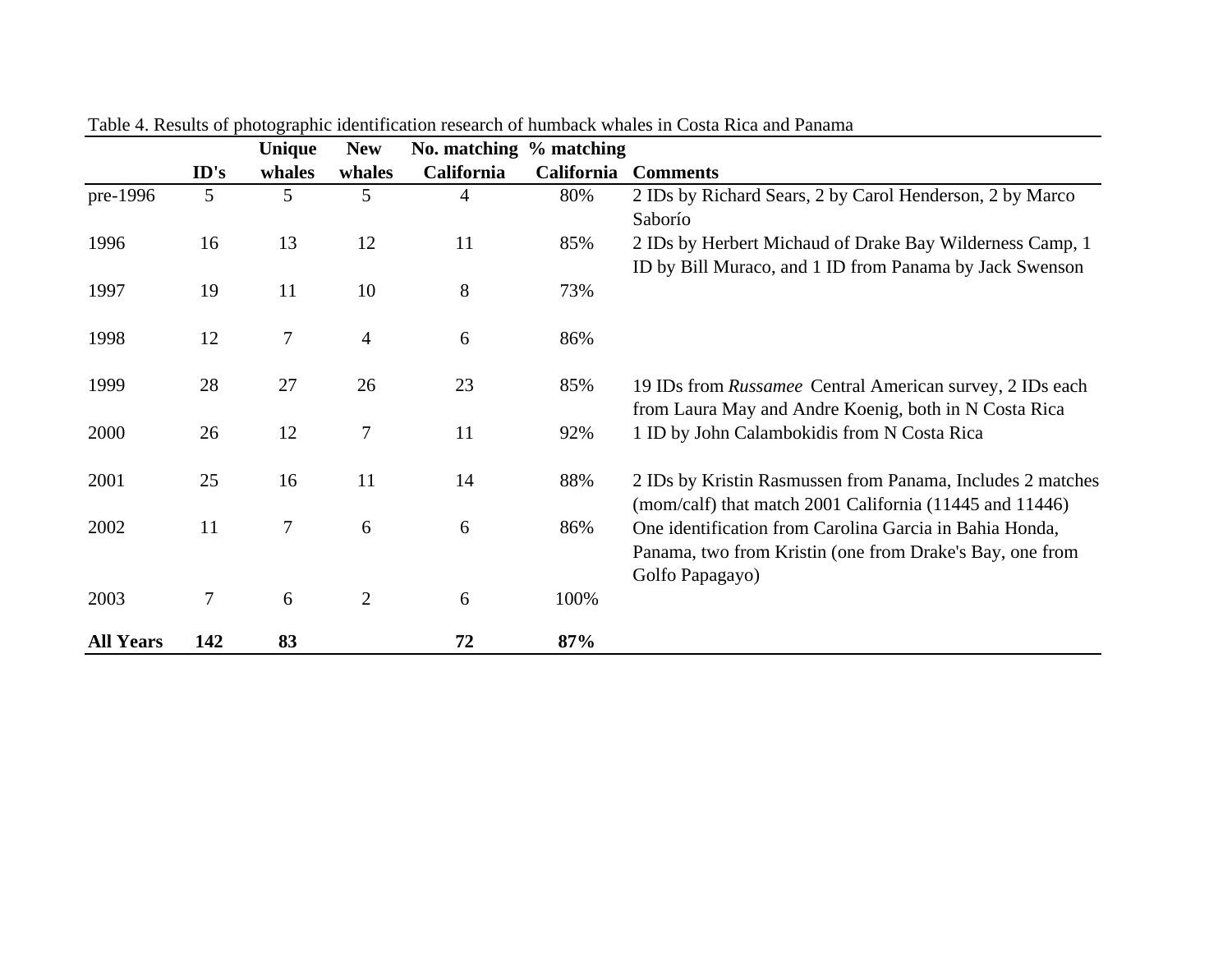Table 5. Humpback whales identified between January and March 2003 in Costa Rica with summary of sighting histories.

|       |          | <b>Sightings in Costa Rica</b> |              | <b>Sightings in California</b> |        |                                        |  |  |             |  |   |              |                 |              |     |                           |                           |                       |              |                                                          |
|-------|----------|--------------------------------|--------------|--------------------------------|--------|----------------------------------------|--|--|-------------|--|---|--------------|-----------------|--------------|-----|---------------------------|---------------------------|-----------------------|--------------|----------------------------------------------------------|
| ID    | Date     | <b>Location</b>                | Role         | <b>Times</b><br>seen           |        | Locations seen in<br><b>California</b> |  |  |             |  |   |              |                 |              |     |                           |                           |                       |              | 87 88 89 90 91 92 93 94 95 96 97 98 99 00 01 02 Comments |
| 10173 |          | $03/14/03$ N Costa Rica        | Singer       | 22                             |        | FB, GF, MB, PSG                        |  |  | $X$ $X$ $X$ |  |   | X            |                 |              | X X |                           | X                         |                       |              | Singer in 1996 CR                                        |
| 10523 |          | $02/01/03$ Isla Canos          | 1 of Pair    | 15.                            |        | GF, HM, MB, SB, SL                     |  |  |             |  | X | $\mathbf{x}$ |                 |              |     | $\mathbf{X}$ $\mathbf{X}$ |                           |                       | $\mathbf{X}$ | Singer in 2000                                           |
| 10547 |          | 03/13/03 Golfo Papagayo        | Cow          | 12                             |        | GF, HM, MB, SL                         |  |  |             |  |   |              | X               |              |     | $X \times X$              |                           |                       | X            | cow in $01$ , 10557 escort                               |
| 10557 |          | 01/29/03 Drake Bay<br>m        | Singer<br>15 | 12.                            | SL, GF |                                        |  |  |             |  |   |              | $X = X$ $X = X$ |              |     | X                         |                           |                       | X            | escort of $10547$ in 01 off CR                           |
|       | 01/30/03 |                                |              |                                |        |                                        |  |  |             |  |   |              |                 |              |     |                           |                           |                       |              |                                                          |
| 10570 | 02/25/03 | Panama                         | Cow          | 32                             |        | GF,MB,SB,SL                            |  |  |             |  | X |              | X               | $X \times X$ |     |                           |                           | $X \times X \times X$ |              | cow in 96,99,02, Shred                                   |
| 11378 |          | $02/01/03$ Isla Canos          | 1 of Pair    |                                | MB. SL |                                        |  |  |             |  |   |              |                 |              |     |                           | $\mathbf{x}$ $\mathbf{x}$ |                       |              | possible cow in 99                                       |

California locations: GF-Gulf of Farallones, HM-Half Moon Bay, MB-Monterey Bay, NC-Northern California, PA-Point Arena, SB-Santa Barbara Channel, SL-San Luis Obispo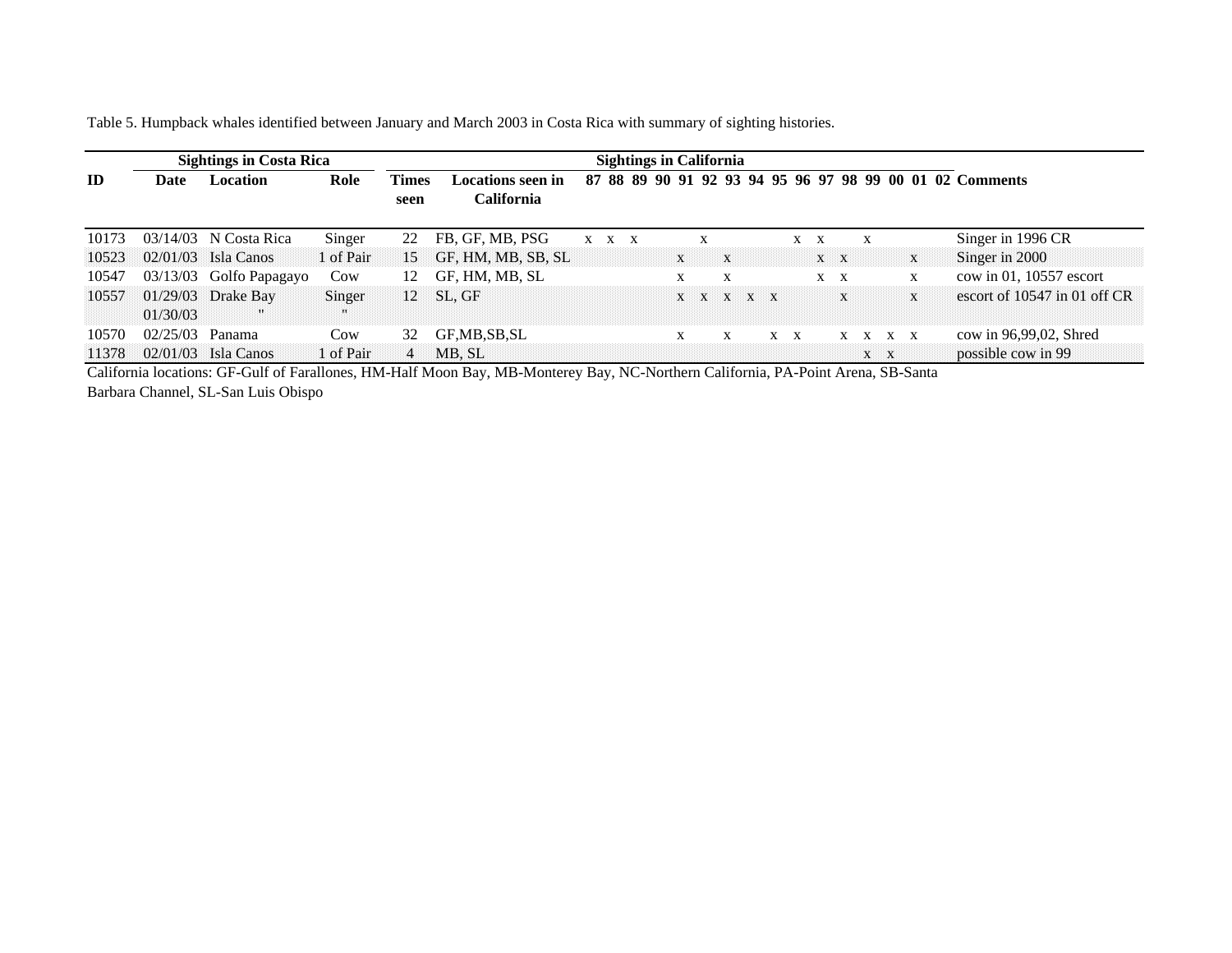|                  | <b>Hydrophone deployments</b> |                |               |
|------------------|-------------------------------|----------------|---------------|
| Year             | number of times               | <b>Song</b>    | $\frac{0}{0}$ |
|                  | deployed                      | heard          |               |
| 1996             | 79                            | 19             | 24%           |
| 1997             | 82                            | 13             | 16%           |
| 1998             | 255                           | 54             | 21%           |
| 1999             | 238                           | 52             | 22%           |
| 2000             | 455                           | 193            | 42%           |
| 2001 N CR        | 30                            | 17             | 57%           |
| $2001$ S $CR1$   | 368                           | 48             | 13%           |
| 2001 Panama      | 57                            | 18             | 32%           |
| 2002 N CR        | 17                            | $\overline{0}$ | 0%            |
| 2002 S CR        | 146                           | 51             | 35%           |
| 2002 Panama      | 53                            | 7              | 13%           |
| 2003 S CR        | 106                           | 19             | 18%           |
| 2003 N CR        | 15                            | 4              | 27%           |
| 2003 Panama      | 27                            | $\overline{0}$ | 0%            |
| <b>All Years</b> | 1928                          | 495            | 26%           |
| Mean             | 157                           | 35             | 25%           |
| <b>SD</b>        | 142                           | 49             | 16%           |

Table 6. Proportion of hydrophone deployments in which humpback whales were heard. Results are biased upwards by more frequent deployments when locating a singing whale.  $\overline{\phantom{a}}$